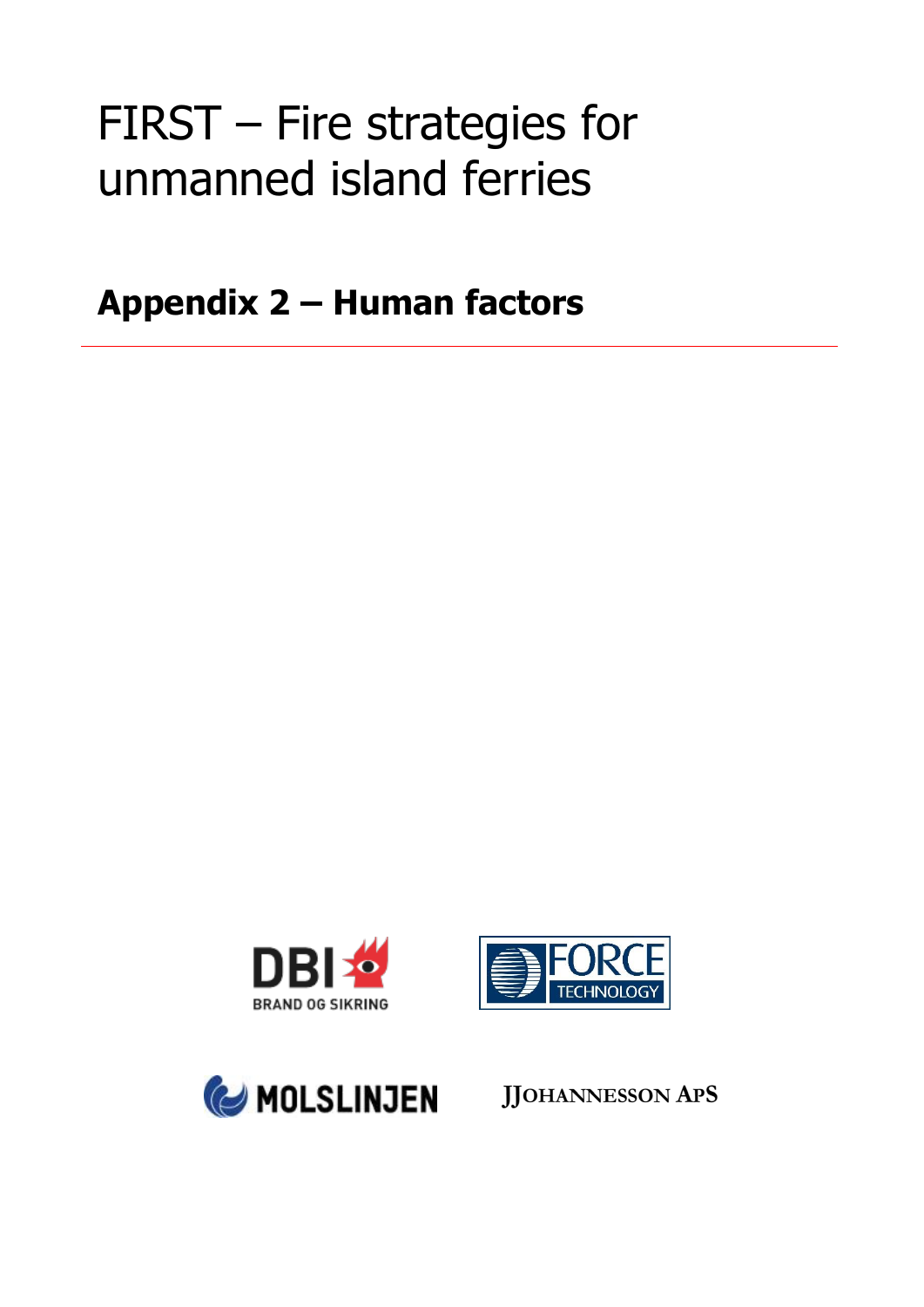

## **Content**

|                | 1 INTRODUCTION                                                                                                                           | 3                       |
|----------------|------------------------------------------------------------------------------------------------------------------------------------------|-------------------------|
| 2 <sup>1</sup> | <b>PERSONALITY AND SELECTION</b>                                                                                                         | $\overline{\mathbf{4}}$ |
| 2.1            | <b>PERSONALITY TRAITS</b>                                                                                                                | 4                       |
|                | 2.2 THE HOGAN SAFETY REPORT<br>2.2.1 THE CASE OF PERSON A                                                                                | 5<br>$\overline{7}$     |
|                | 2.2.2 THE CASES OF PERSON B AND C                                                                                                        | 9                       |
|                | 2.3 DERAILERS OF WORK BEHAVIOR: FIGHT, FLIGHT OR FREEZE                                                                                  | 10                      |
|                | 2.4 ANOTHER FACTOR TO CONSIDER: MENTAL ABILITIES                                                                                         | 11                      |
|                | 2.5 IS THERE AN OPTIMAL PROFILE FOR SØNDERHO II?                                                                                         | 12                      |
|                | 3 THE TRAINING CONCEPT FOR THE MASTER ROLE                                                                                               | 13                      |
|                | 3.1 INDIVIDUALLY ORIENTED, INTENSIVE TRAINING BASED ON THE MASTER'S PERSONAL SAFETY                                                      |                         |
|                | <b>PROFILE</b>                                                                                                                           | 13                      |
|                | 3.1.1 A SPECIFIC COURSE                                                                                                                  | 14                      |
|                | 4 ESBJERG-FANØ CROSSING: FIELD STUDY AMONG PASSENGERS                                                                                    | 17                      |
| 4.1            | THE OUTCOME OF THE INTERVIEWS                                                                                                            | 17                      |
| 4.2            | <b>PAYING ATTENTION?</b>                                                                                                                 | 18                      |
|                | 4.3 WHAT IF THE FERRY WAS AUTONOMOUS?                                                                                                    | 19                      |
| 4.5            | 4.4 IN CASE OF MOB OR OTHER PASSENGERS CREATING PROBLEMS - THEN WHAT?<br><b>EYE-TRACKING DATA POINTS TO PRE-RIDE SAFETY INSTRUCTIONS</b> | 20<br>21                |
| 4.6            | <b>PRE-RIDE</b>                                                                                                                          | 26                      |
| 5              | <b>REFERENCES</b>                                                                                                                        | 30                      |
|                | <b>6 APPENDIX 2-A INTERVIEW GUIDE</b>                                                                                                    | 31                      |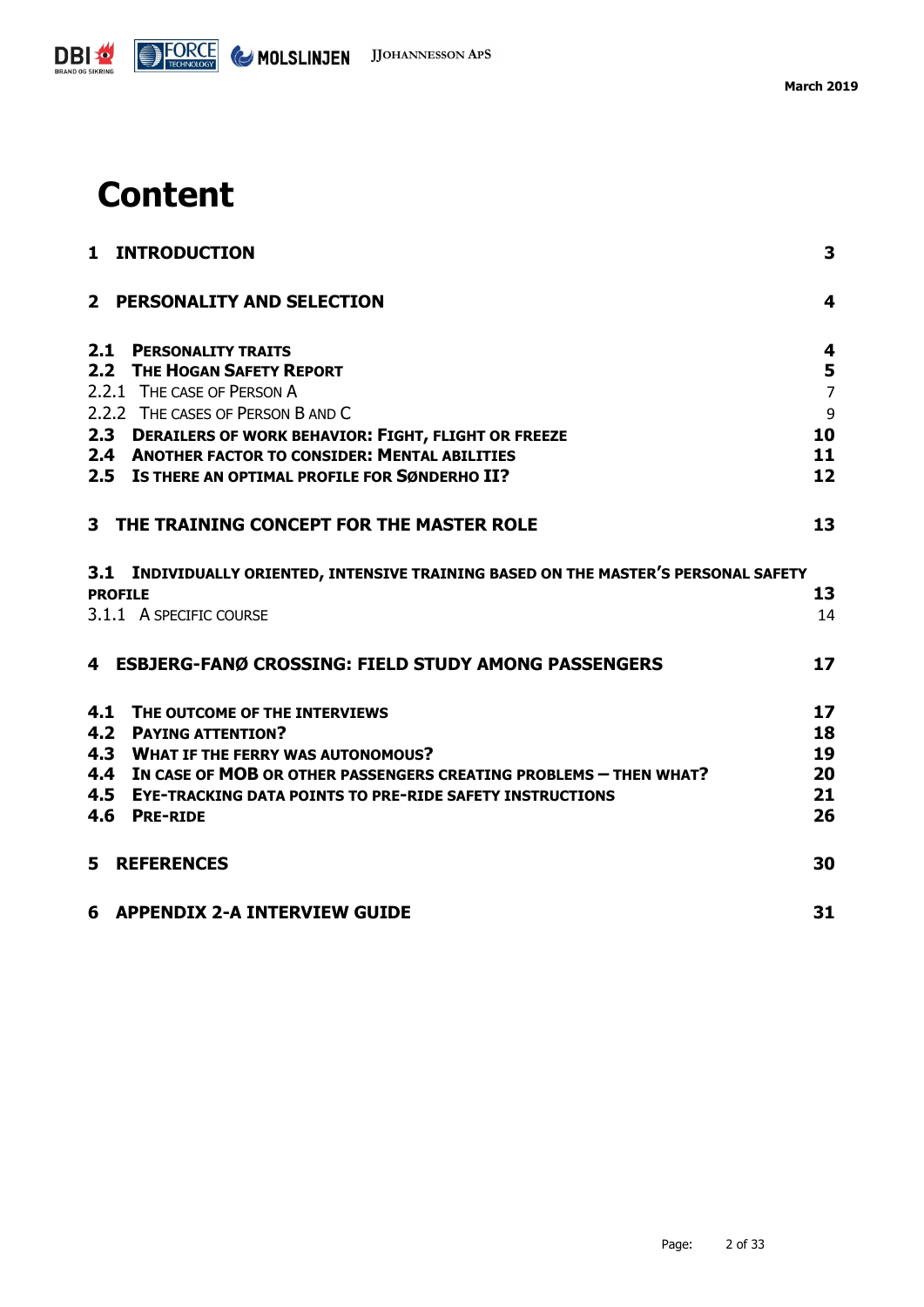

## <span id="page-2-0"></span>**1 Introduction**

This appendix focuses partly on the one crew member and partly on the passengers onboard a ferry designed for (semi-) autonomous operation.

The human factor topics addressed, concern the following:

- Which personality and performance profiles are the most relevant when recruiting personnel (i.e. the captain) for a semi-autonomous ferry? Obviously, the officer must be able to respond appropriately in critical situations, provide (everyday) service to passengers, etc.
- How to train or educate any given captain based on his or her individual profile including all its strengths and shortcomings in relation to the special task of being the one and only crew member on a passenger ferry?
- Which attitudes and beliefs exist among passengers in relation to the (future) use of a semiautomated ferry? What are their possible worries linked to a semi- or fully autonomous ferry – would use it or not, etc.
- How to establish the best possible basis for self-reliant mustering and evacuation onboard semi- or fully autonomous ferries, using design, procedures and insights into passenger behaviour?

The appendix makes use of both theories, evidence-based research and in-depth hands-on experience with behavioural psychology, assessment and training with maritime officers. It also includes a minor field study among passengers at the current Esbjerg-Fanø crossing, performed July 2018.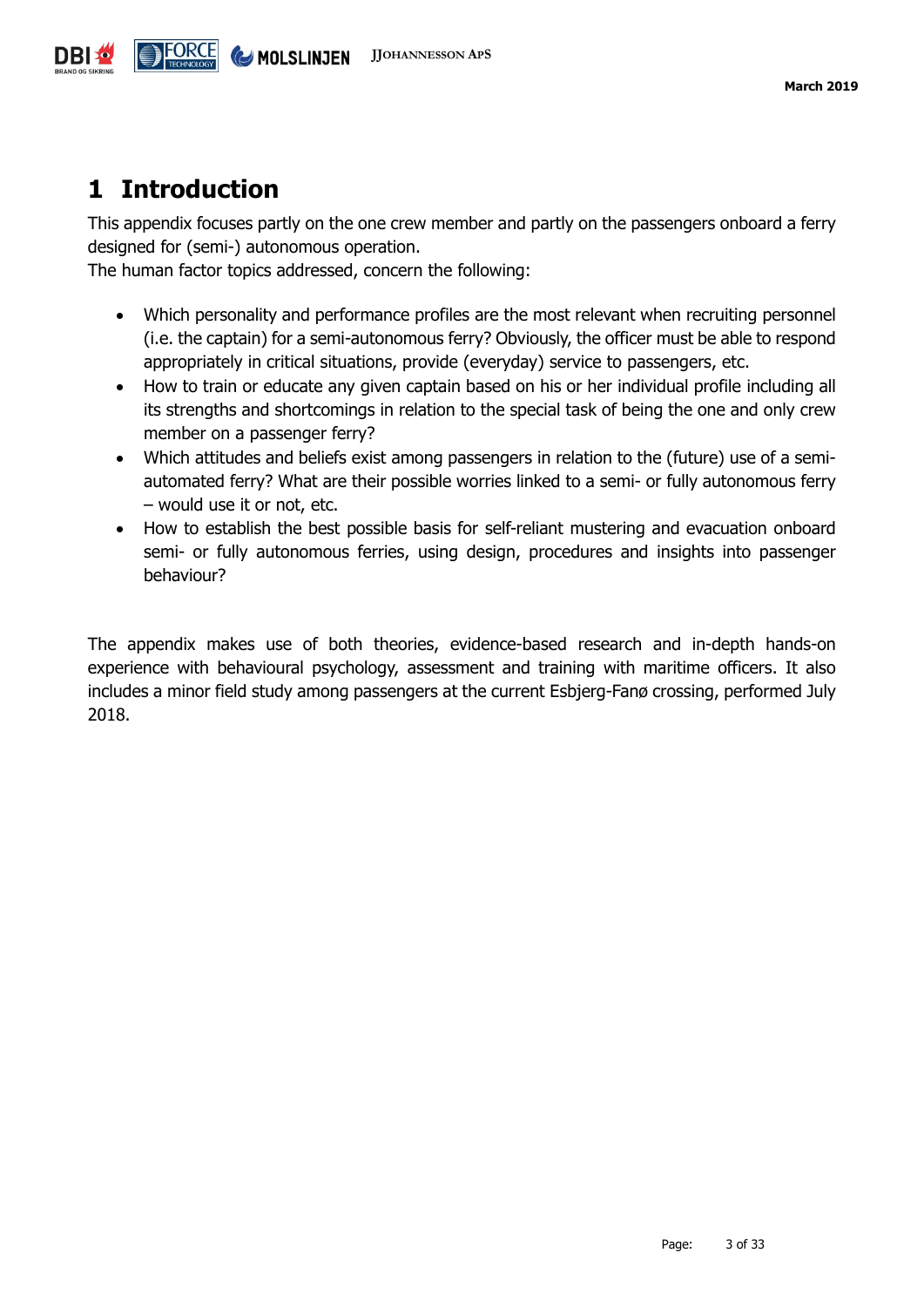## <span id="page-3-0"></span>**2 Personality and Selection**

Think of two doctors, same age and gender. Both have gone through the same education, holds the same position at the same department at a hospital. They even wear the same (white) uniform and are supposed to take care of the same assignments while they work. Yet, when you consult them, they are probably two very different doctors. One of them might be diligently looking into the anamnesis, while the other tend to ask only a few questions, trusting experience instead. One of them might be gentle when examining you, the other quite the opposite. And so on. Many factors are likely to contribute to this difference in job behavior, but one intuitively obvious factor is their difference in personality. Actually, this intuition can find support in extensive research into how personality affects the way we do our jobs, even how a given personality performs in safety critical jobs (Beus et al. 2015, Andel 2015, Hogan et al 2010). Even though it is debated to what extend our personality influence our job behavior, say, compared to the influence of an organization's overall safety climate (Toppazzini et al. 2017), there seem to be no doubt among researchers that personality is a factor to seriously consider when working with safety critical jobs and the manning hereof.

In the following we will elaborate on the concept and taxonomy of personality traits and present a useful way to illustrate which personality features blends well with safety critical jobs. We will also outline which type of additional information about a given (maritime) job candidate's mental abilities to consider when deciding which profile to look for when manning a one-man operated vessel. We argue, that a Psychological Safety Profile comprised of both an assessment of a candidate's **personality** and **mental abilities** is very useful in supporting a manning process.

#### <span id="page-3-1"></span>**2.1 Personality traits**

When we know other people well, we can often say "this is typical of him/her", because we recognize the person's actions, opinions and preferences in various situations. Thus, we tend to recognize enduring characteristics in the person's behavior, generally acknowledged by psychological theory (and research) as **traits,** which basically can be thought of as common language descriptors. In the field of psychological research many attempts have been made on identifying which traits are the most meaningful and it is widely accepted that the Five-Factor model used in the work by Costa & McCrae (1992), provides a comprehensive vocabulary of traits and a useful method to determine the "portion" of the five overall factors (traits) a given person holds in his/her personality. For example: One of the traits is called Conscientiousness, and a person having a large portion of this trait is more likely to be described as one demonstrating self-discipline and "always prepared" rather than "messy". The full list of factors concerns the person's

- level of conscientiousness
- level of openness to experience (eg. intellectual curiosity),
- level of extraversion (outgoing vs reserved),
- level of agreeableness (friendly/cooperative vs suspicious/antagonistic) and finally
- level of neuroticism (sensitive/nervous vs secure/confident).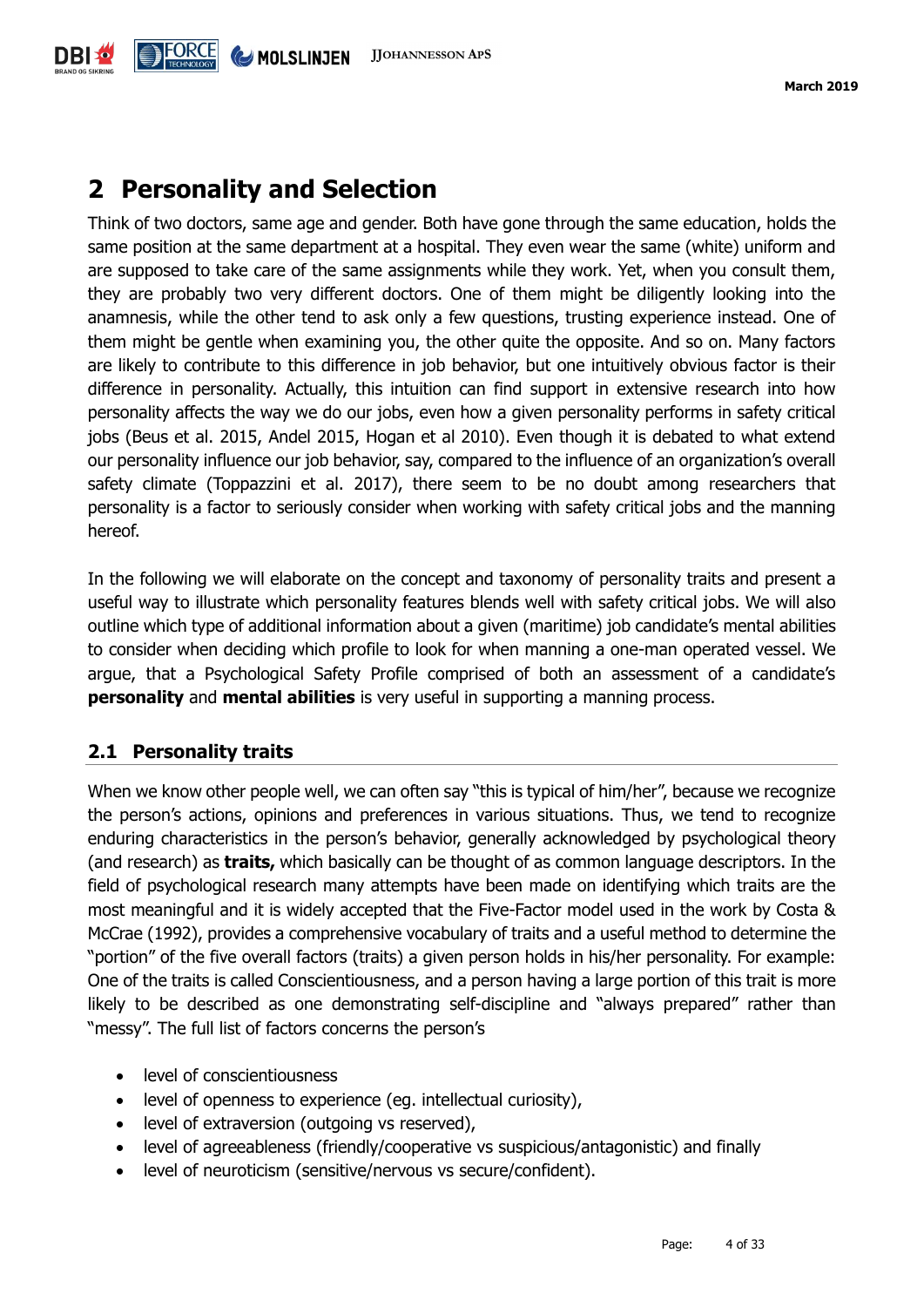Each of the five overall factors or traits are sub-divided into several facets, which we will not go through here.

The method used to determine person's level of the traits and facets is widely known as a personality test (or personality assessment), which often includes self-reporting: A questionnaire invites the person to choose between a (very large) number of true/false items or statements, concerning many different aspects of that persons likes/dislikes, behaviors, etc. Statistical techniques are then used to produce a description of the personality in question, i.e. what the most probable behavior is to expect from him or her in various situations, including the interactions with other people. Most commercial personality tests aim to predict the performance of the assessed person in a job situation, but the tests available vary in quality and validity. However, the Hogan Assessment System (Hogan & Hogan, 2007, 2009, 2010) provides extensive documentation on their research, test validation and practical implications, making Hogan tools (tests) relevant to unfold in the present context.

#### <span id="page-4-0"></span>**2.2 The Hogan Safety Report**

Taking seriously that personality has an influence on job behavior, Hogan (2010) has developed personality-based scales to predict safety-related behaviors, aiming to "help organisations identify job applicants who are likely to engage in safe…behaviors" (p. 2). Clearly, the work has a commercial goal most likely aimed at HR departments, however the documented research supporting the scales (and the Hogan Safety Report) is satisfactory for the present context.

As many other providers of personality assessment tools, the Hogan System offers a personality test, The Hogan Personality Inventory (HPI), based on the Five Factor Model, with minor variations in vocabulary of the scales and facets included. The HPI has accumulated quite a bit of data over recent years, due to a large number of persons assessed with it (Hogan 2007) and research into the correlations between HPI scales and the number of accidents that the assessed people were involved in, showed that people (e.g. in a sample of field technicians, N=393, p. 15) with high scores in certain combinations of HPI scales/facets, had fewer accidents than people with lower scores in these scale/facet combinations.

This research led to the development of a safety competencies model, identifying competencies that defines safety behaviors across industries and jobs. These competencies include (Hogan 2007, p. 16):

- 1. following standard operating procedures
- 2. handling stress
- 3. maintaining emotional control
- 4. focusing attention over time
- 5. avoiding unnecessary risks over time and
- 6. engaging in training and development opportunities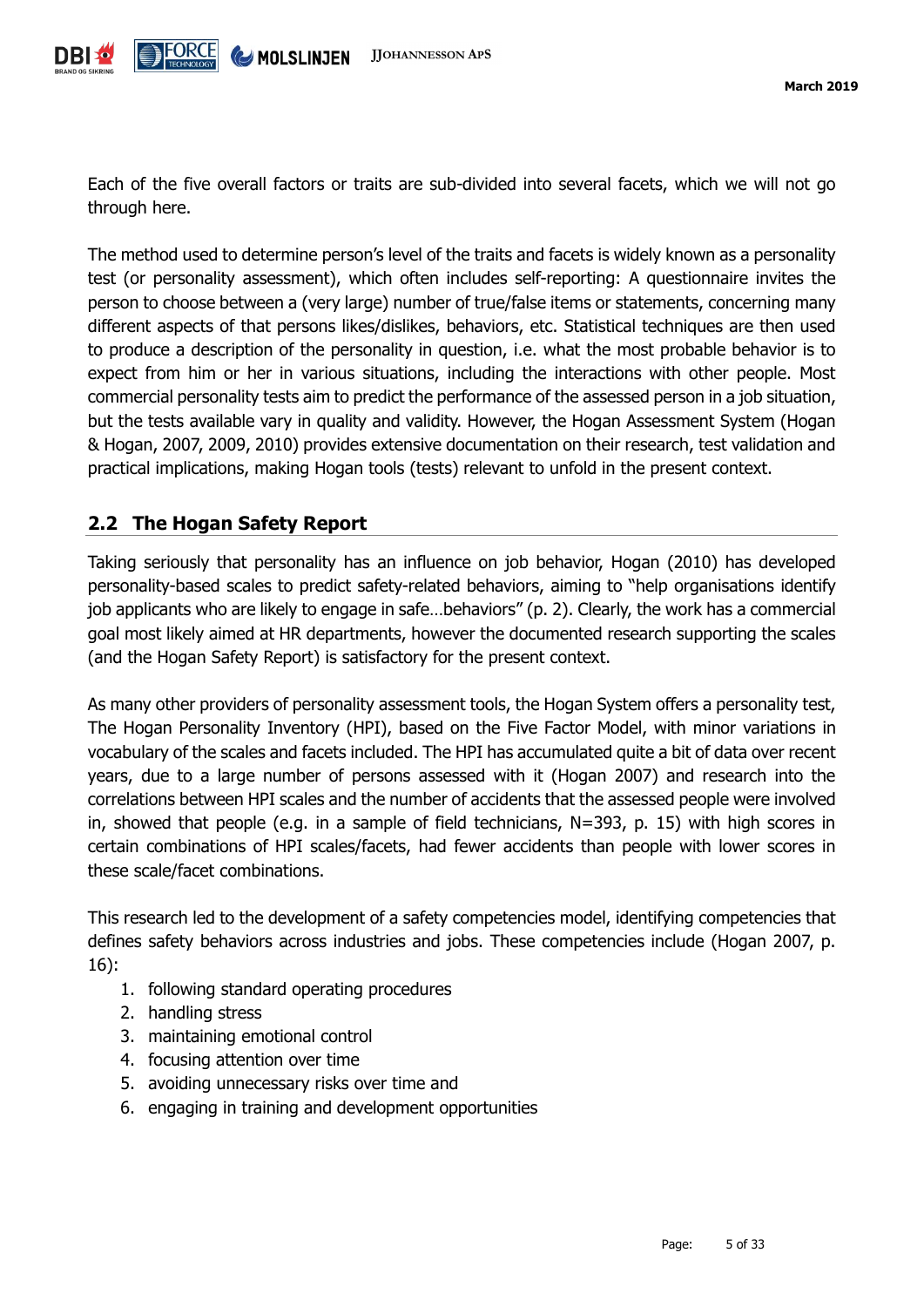

Please note, that the 6 bullets do not represent 6 personality traits directly, but rather 6 forms of behavior that a person is more or less likely to engage in based on his or her personality. Thus, the model provides statistically based clues as to how likely a person might engage in unsafe – or safe – behavior within the identified categories (1-6). To determine this probability for a given person, the person simply just needs to fill in the Hogan Personality Inventory. If requested that resulting profile can have a "Safety Report" generated too, based on the identified statistical link between the scores on the personality test and the proneness of being involved in incidents or accidents. To illustrate the practical implications, we will provide a couple of real-life examples.

First, have a look at the following table showing the (personality based) safety competencies and its descriptions (from Hogan 2010, p. 16):

| <b>Competency</b>         | <b>Description</b>                                                                                                                                                                               |
|---------------------------|--------------------------------------------------------------------------------------------------------------------------------------------------------------------------------------------------|
| <b>Compliant</b>          | A person's tendency to follow rules. Poor performers ignore authority<br>and company rules. Exceptional performers willingly follow rules and<br>guidelines                                      |
| <b>Strong</b>             | A person's ability to handle stress with confidence. Poor performers<br>tend to panic under pressure and make mistakes. Exceptional<br>performers are steady under pressure                      |
| <b>Emotionally stable</b> | A person's ability to handle pressure without emotional outbursts. Poor<br>performers easily lose their tempers and then make mistakes.<br>Exceptional performers control their tempers          |
| <b>Vigilant</b>           | A person's ability to stay focused when performing monotonous tasks.<br>Poor performers are easily distracted and then make mistakes.<br>Exceptional performers stay focused on the task at hand |
| <b>Cautious</b>           | A person's tendency to avoid risk. Poor performers tend to take<br>unnecessary risks. Exceptional performers evaluate their options before<br>making risky decisions                             |
| <b>Trainable</b>          | A person's tendency to respond favorably to training. Poor performers<br>overestimate their competence and are hard to train. Exceptional<br>performers listen to advice and like to learn       |

Table 1: Safety Competencies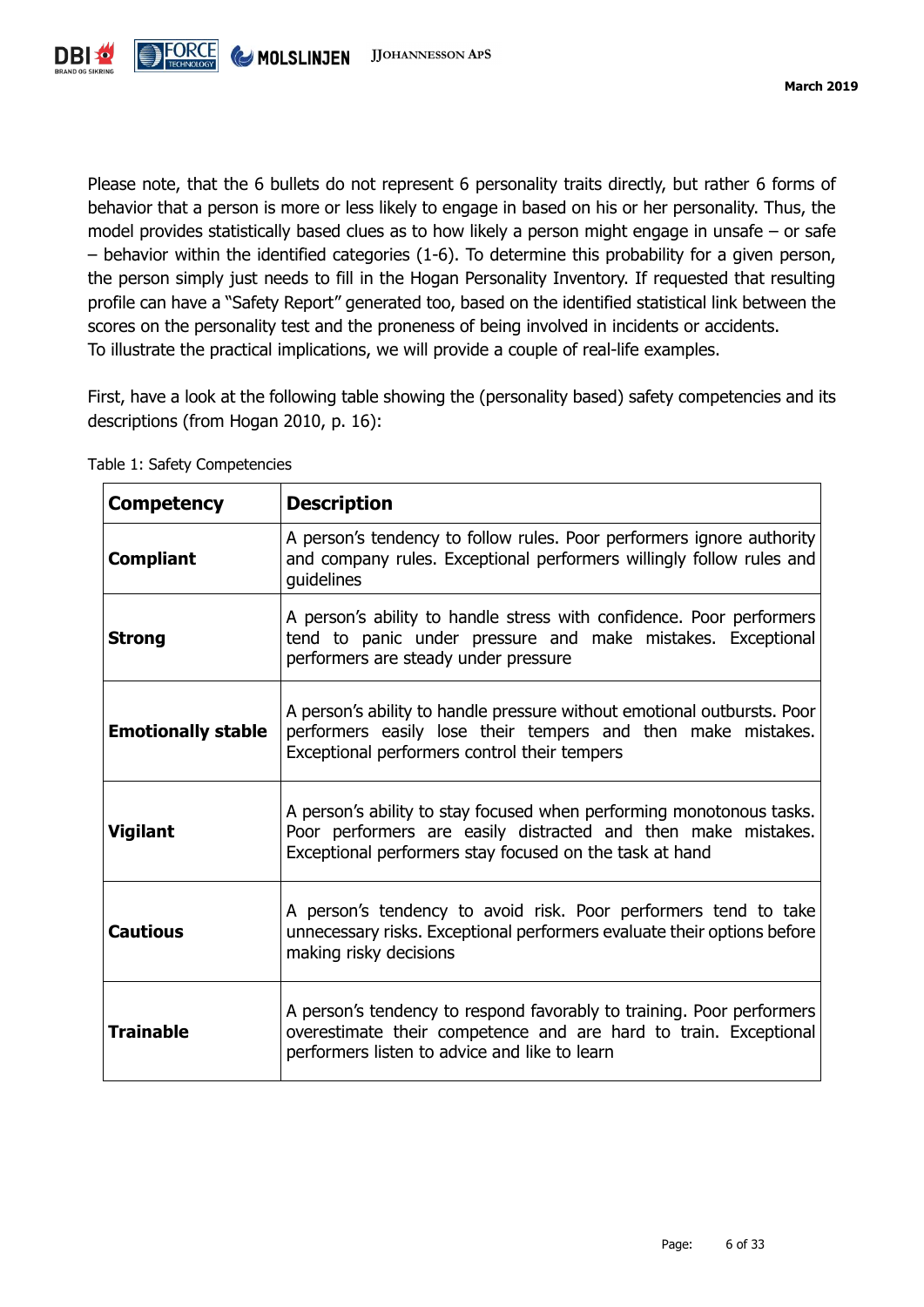

#### <span id="page-6-0"></span>**2.2.1 The case of Person A**

Figure 1 shows a graphical summary of a Person A's assessment result, thus showing that person's likelihood of being involved in an incident or accident in comparison with the pool of other people tested this way (Hogan 2010). The six competencies are listed to the left, and the scores are in terms of percentiles: For example, a score of 84% means that a person's score is above 84% of people assessed. The color of the related bar indicates whether the predicted level of each of the 6 safety related competencies are below average (red), aligned with the average (yellow) or above average (green).

Based on Person A's personality, he or she has a "red score" in the compliant scale. This does not mean that Person A will definitely have an accident due to non-compliant behavior. However, the red score implies that Person A due to the personality has a higher risk than the average person holding a safety critical job of being involved in an accident due to non-compliant behavior. Likewise, the green color shown in the case of Person A (high level of cautiousness) does not mean, that this person will never be involved in accident due to risky (non-cautious) behavior. Instead, the green color means, that Person A has a lower risk than the average person holding a safety critical job of being involved in accident due to risky behavior. Thus, the colors indicate probabilities, not causalities.

Finally, the graphical summary in the Hogan Safety Report states whether the given level of competency can be labelled as either a "critical challenge", "moderate challenge", "moderate strength" or a "strength" to the personality in question.

Figure 1: Safety report on Person A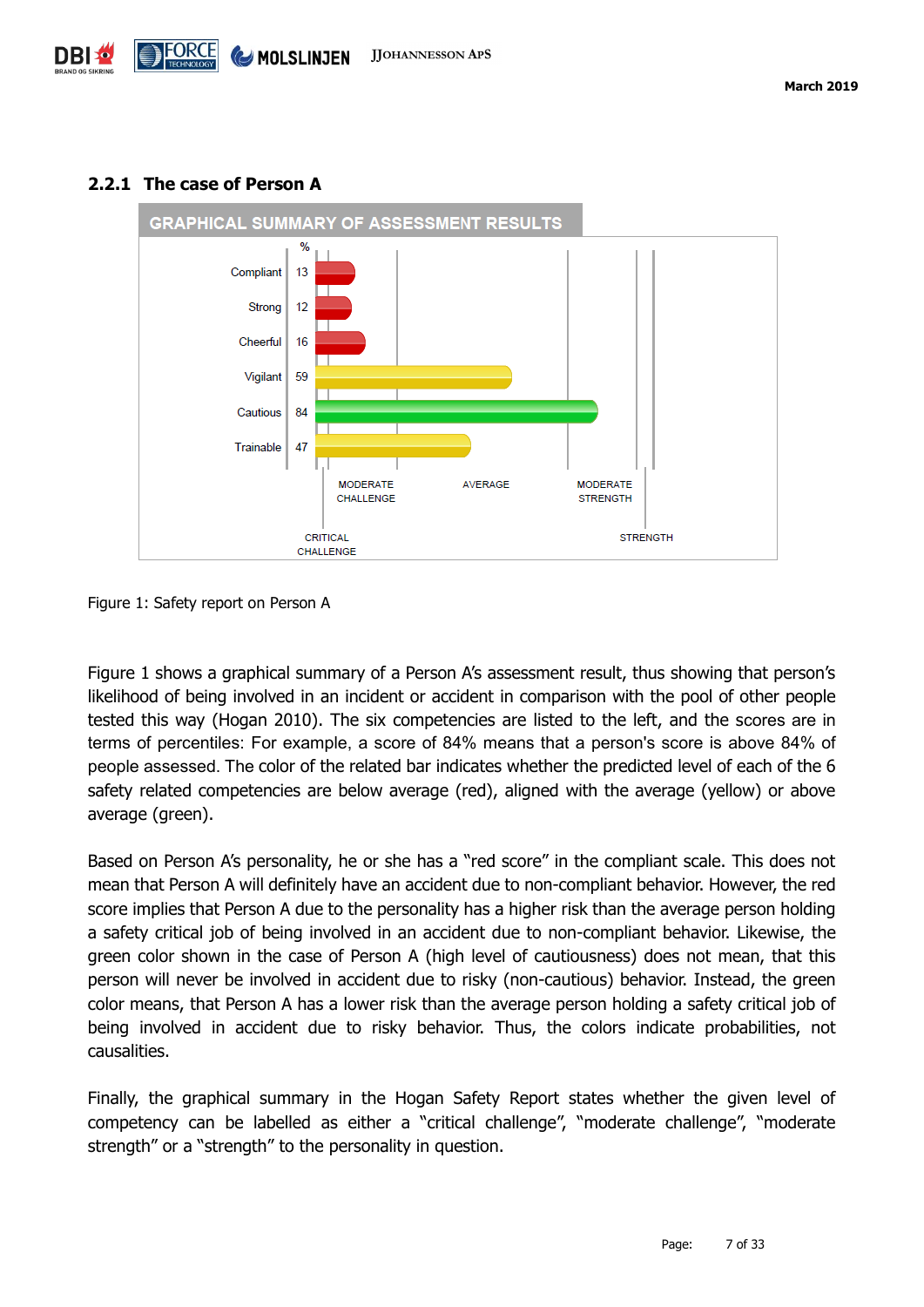

In the case of Person A, the red **Compliant** score indicates that this person will probably tend to bend a rule now and then, maybe finding it somewhat annoying to work strictly according to checklists, rules and regulations and maybe demonstrating some criticism of authorities ("rulemakers") from time to time. Compared to the average person holding a safety critical job, that is. The red score on the **Strong** scale indicates a higher probability for this person to become "high jacked" by emotions during pressure, making it hard for the person to think straight in that situation. Since Person A's score on **Emotionally stable** (labelled cheerful in the graphical summary) is also red, it signifies a higher-than-average tendency to give in to the emotions resulting in e.g. outbursts or other stress signals clearly visible for people around Person A. Roughly speaking, the Strong scale concerns what goes on inside (ranging from calm thinking to unstructured panic) and the Emotionally Stable scale concerns the ability to control the display of emotions to others (ranging from full control to uncontrollable outbursts).

Person A's score on the **Vigilant** scale is in the average area, which means that this person seems just as capable of performing monotonous task without becoming distracted as the average person. It often comes as a surprise to socially very outgoing personalities, that their score on this scale often turns out red. However, the tendency to become easily distracted is positively correlated with outgoingness (as opposed to more introvert behavior) (Beus et al 2015, Hogan 2010, Toppazzini et al 2017). In practice, this means that the extrovert person is more likely to become distracted away from the task at hand, due to social urges or activities around him or her (the urge to eavesdrop on conversations nearby, crack a joke with the crew, check Facebook maybe? etc.)

The green score on the **Cautious** scale signifies a moderate strength in the related safety behavior for Person A. It is probably so, to a higher degree than the average person, A will evaluate the options at hand before taking action in whatever the safety critical job her or she is executing. Less cautious people tend to demonstrate more impulsive and spontaneous decision making, in which case they would have a red score on the cautious scale.

The last scale score (**Trainable**) is in the average range, thus implying that Person A probably responds quite well to settings of training and education. Persons with low scores tend to have less interest in listening to advice, maybe even demonstrating arrogance (i.e. overestimating their own level of competence), sticking to the way they have always done things. The level of trainability is clearly of great importance to safe workplace behavior, which often needs adjustment due to (accident-) experiences from other companies, domains or simply colleagues.

Obviously, another person than A will have a different safety profile, as illustrated below.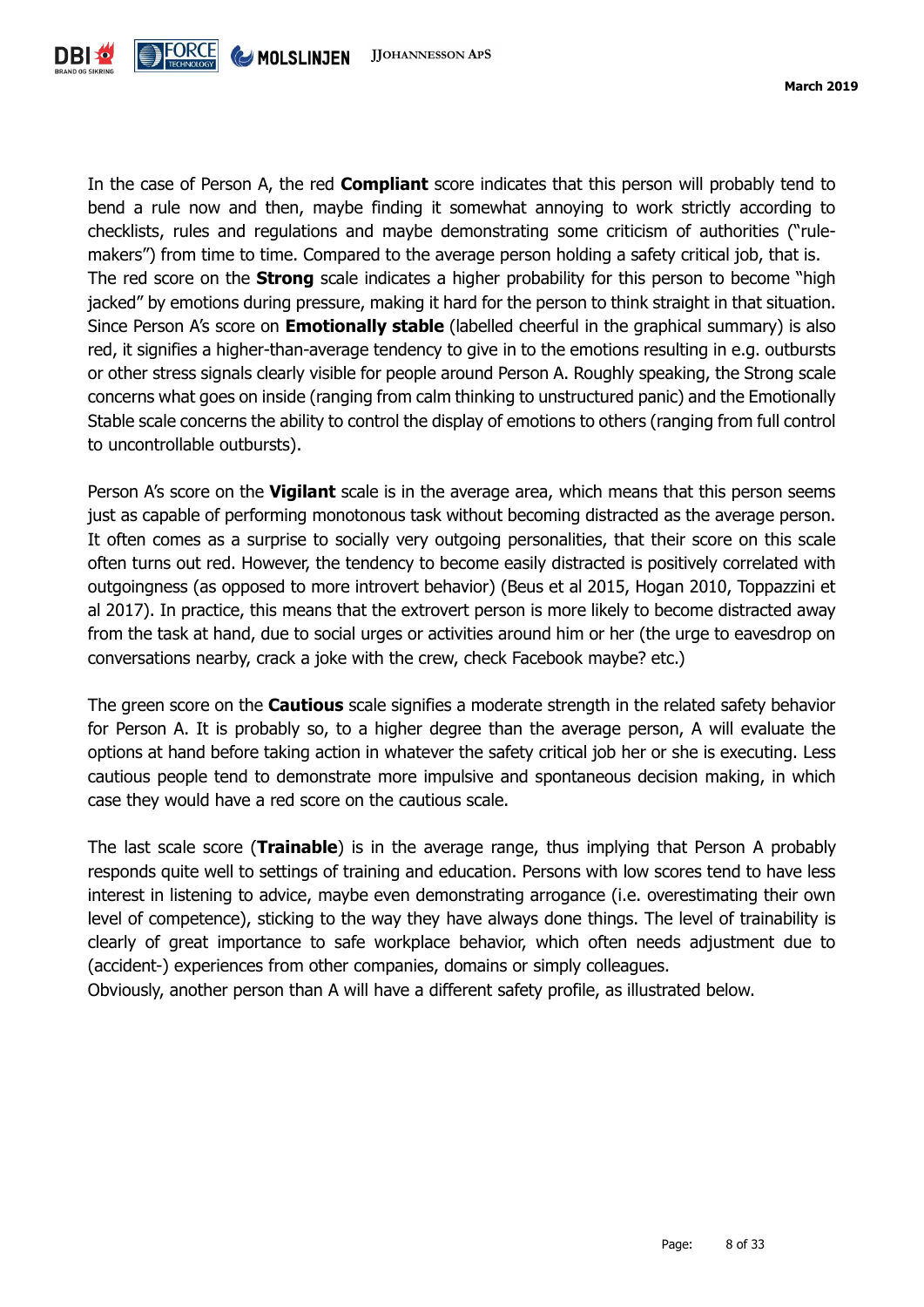

#### <span id="page-8-0"></span>**2.2.2 The cases of Person B and C**

Figure 2: Safety report on Person B

Clearly this profile looks "safer" than Person A's. However, caution must be taken when evaluating real people this way. As mentioned earlier, the safety profile is based on statistics and no causalities between personality and accidents exists as such. Person B is not guaranteed to avoid being involved in incidents and accidents, even though the probability hereof is a little lower than holds true for the average person holding a safety critical job.

For person C, the opposite is true. The personality behind this red profile is quite likely to have several critical challenges in order to behave as safe as the average person. However, even though the behavioral tendencies in the person is statistically less safe than the average person's, it is by no means impossible for Person C to act safely. It all depends on the level of self-awareness and insight into his or her own tendencies (Brøsted 2015, 2016). A person might very well have a tendency of becoming distracted but could also very well initiate compensatory actions or procedures to avoid problems: Keeping distracting devices away during important time slots at work, for instance. Or asking other people to leave the control room if a "head down mode" is needed, etc. Of course, to do this, one must know one-self and a test like the Hogan Safety Profile could be useful in the right training context (Brøsted 2016). The safety profiles are based on a person's specific personality traits and facets, which are stable over time and therefore not easily changed. However, knowing how to compensate or take precautions is the key to stay or become safe, depending on the individual profile.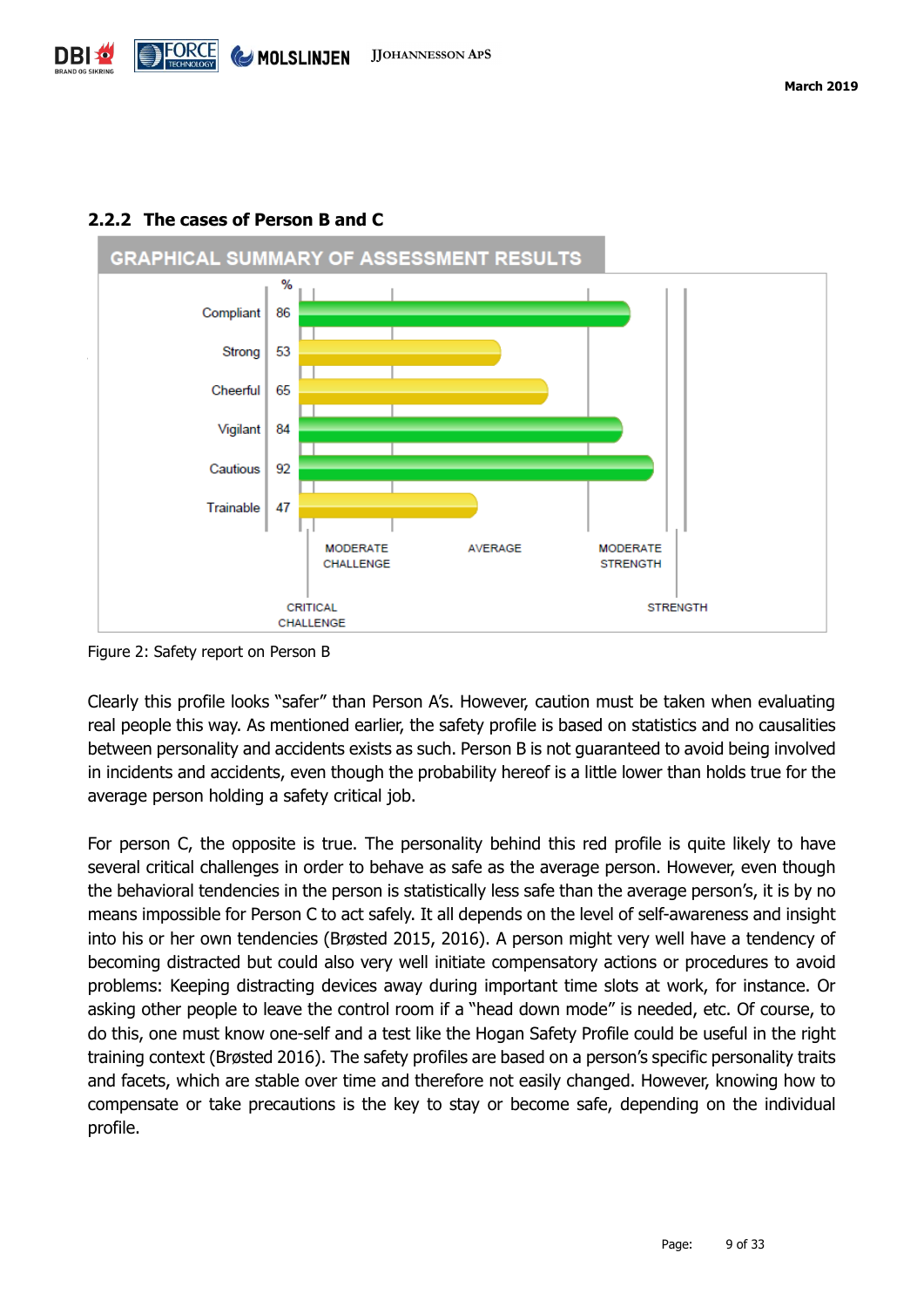

Figure 3: Safety report on Person C

#### <span id="page-9-0"></span>**2.3 Derailers of work behavior: Fight, flight or freeze**

Still based on personality tests, Hogan Systems offer yet another angle from which possible (predicted) work behavior can be assessed. This should be seen as a useful supplement to the Safety Report above.

Using the same data collection techniques (evidence-based questionnaires) as with assessing personality traits and the statistically related levels of safety competencies, research has shown (Hogan 2009) that it is possible to identify behavioral tendencies that are likely to emerge when a person is either stressed, bored or fatigued. The term "derailers" refers to something that could cause a train to bump off its rails, clearly as a metaphor for something obstructing good job performance. Derailers fall into three overall categories that any given personality might possess: Flight, fight or freeze.

#### **Flight pattern**

Having this derailer pattern will probably not make the person physically 'run away' from very stressful situations. Instead, the flight concerns **turning away from people**, either identifiable as lowering the level of communication, postponing deadlines set by others, being very skeptical towards others, irritated with others, etc. Especially regarding communication, this can be dangerous in safety-critical situations, e.g. if the team or people around a maritime officer is kept unaware of a dangerous situation at hand or the team simply does not know that the officer needs help. Situational awareness can suffer severely from this.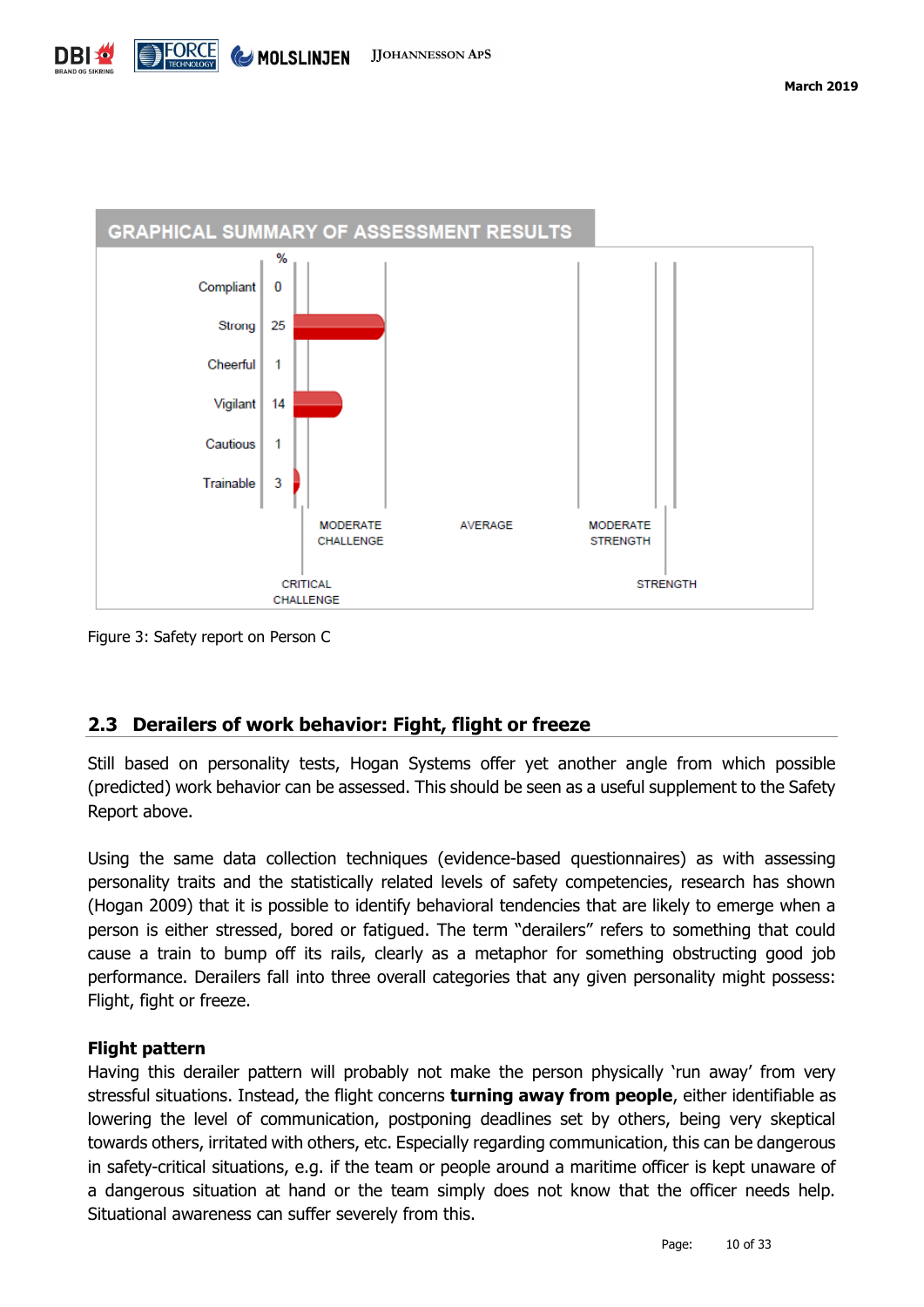

#### **Fight pattern**

Likewise, this pattern will probably not make the person in question fight other people physically, but could cause him or her to argue exaggeratedly, make much social drama and give the surroundings an impression of being overly confident and even arrogant ("I basically know better than others"). Obviously, this can severely diminish situational awareness as the e.g. team around an officer with a fight pattern might avoid him or her altogether, not providing the information the officer needs (simply out of fear of giving 'bad news') or not questioning officer decisions in case they have alternatives to the safety-critical situation at hand. Alternatively, the officer's fight behavior might even distract or stress the team around thus preventing the appropriate level of situational awareness.

#### **Freeze pattern**

Freezing in this context does not mean 'doing nothing'. Instead, this derailer pattern could cause the person to engage in wrong or unimportant priorities when having a very stressful situation at hand. Being overly diligent could bring an officer into a focus on details while ignoring the big picture, not trusting the subordinates and preferring to do detail-oriented things as a soloist. In addition, the officer might be stubborn and inflexible towards subordinates about how work gets done. With respect to the person's (officer's) orientation towards (other) authorities, the freeze pattern could make the officer too eager to please and therefore reluctant to act independently. Hence, he or she might not offer strong opinions in a safety critical situation, and the freeze-prone officer would probably seek approval from authorities before acting. The officer simply waits for other authorities to make the difficult decisions.

#### <span id="page-10-0"></span>**2.4 Another factor to consider: Mental abilities**

Another part of the considerations recommendable when recruiting personnel for a safety critical job is known as mental abilities or skills, which is still something innately connected to the person, although not directly linked to the concept of personality. Quite obviously mental abilities are associated with the classical concept of IQ and numerous cognitive tests are available for measuring this in a person. A well-established and widely accepted example is the Bochum Matrices Test (or BOMAT, Rüdiger et al, 2001) which aims to measure general intelligence.

However, in the context of a maritime working environment (or a safety critical one in general), a selection of specific cognitive abilities is relevant due to the requirements of the safety critical working conditions. IQ as a single measure can be said to reveal the person's ability to think logically and deduct rules. However, a maritime officer's ability to mentally rotate shapes and figures, transform 2D images/maps to the 3D world, having good hand-eye coordination, etc. is obviously relevant for his or her ability to navigate and act safely on a ship's bridge as well as the ability maintaining a proper visual attention level during repetitive work (e.g. outlook, monitoring instruments). Where the BOMAT test is an example of IQ measuring, the d2-R is one testing the level of a person's visual attention (Hogrefe Verlag, 2016).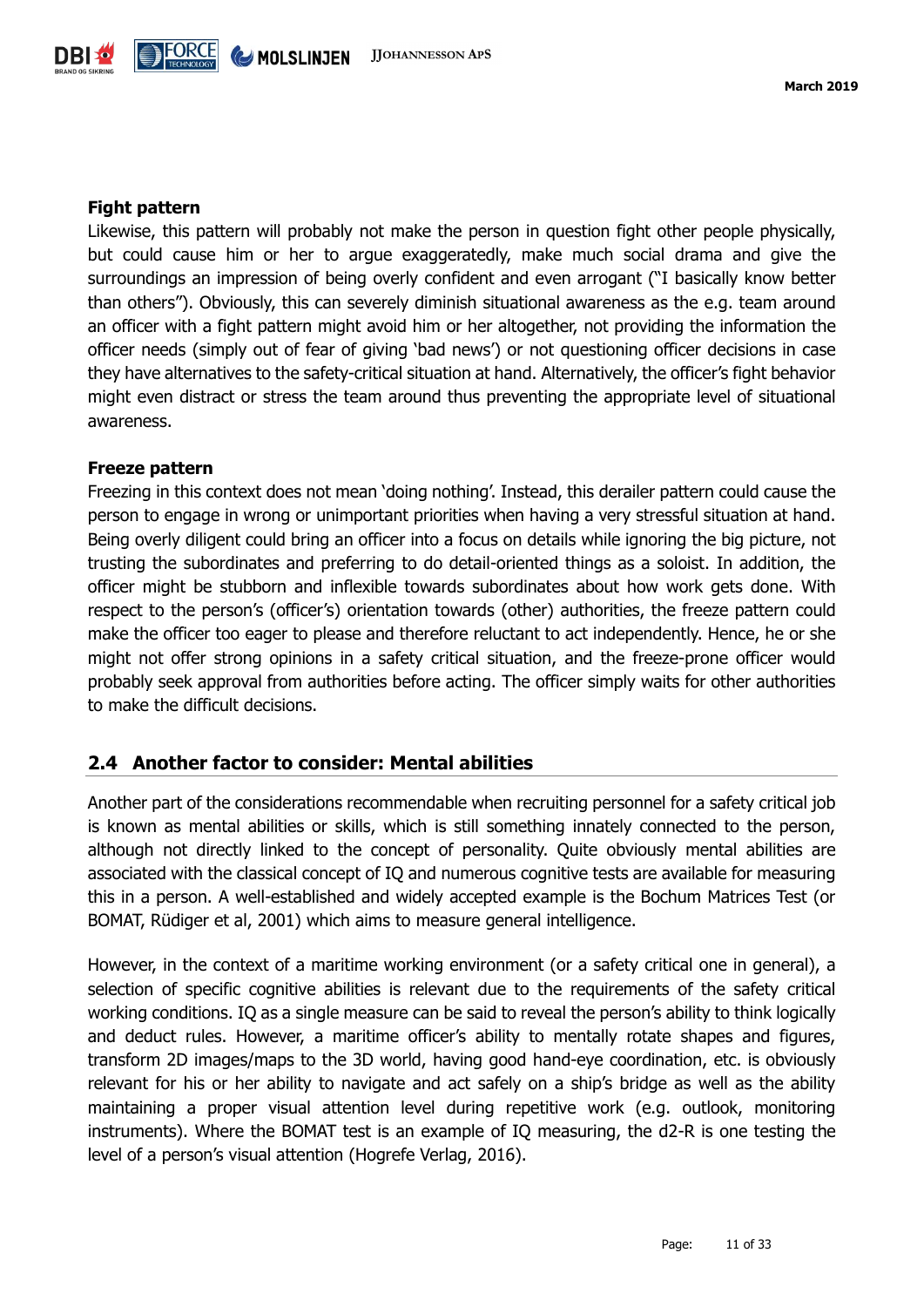

At the Department of Applied Psychology, FORCE Technology a computer-based test battery, APRO+ has been found useful in the evaluation of maritime officer's mental ability. APRO+ is composed of a number of sub-tests that collectively provide an insight to abilities mentioned above. Since all subtest are timed, the person being tested must balance the time consumption with correctness in answers (which can be either right or wrong). Compared to a norm-group of sea officers, the resulting measure of **correctness-priority** shows whether the person places correctness over speed or vice versa. In a safety critical environment the preferred strategy is to put correctness over speed. The correctness-priority taken together with the individual results from the sub-tests, also uncovers the person's (probable) need for training, when required to adapt new technologies, learn new skills and implementing new procedures.

#### <span id="page-11-0"></span>**2.5 Is there an optimal profile for Sønderho II?**

As shown, both personality and mental abilities influence (safe) work behavior and an obvious question emerges: What is the optimal profile for an officer expected to be the only official on board a one-manned ferry?

A simple question to formulate, but complicated to provide an answer for. Even though the pages above concentrate on tests, we are not arguing that the answer is simply testing. When considering candidates the person's track records and impressions from job interviews are highly important. However, the research mentioned, and the test tools explained provide additional information to consider, when trying to identify the best possible candidate for the job.

Suppose recruiters have a somewhat equal impression of two candidates based on track records and interviews. But one is person C, and the other Person B presented in the Graphical summaries from the Hogan Safety test. The testing is in favor of person B, no doubt, due to the distribution of green/yellow scores compared to person C's all red scores.

A real scenario of recruitment would of course be more complex. Therefore a proper way to describe the optimal profile for the maritime officer needed on the one-manned ferry is the following.

- Personalities with scores on the Hogan Safety report in the yellow/green areas. However, a few red scores should not be a criterion for exclusion. The person might be well aware of his or her possible shortcomings and might also be very good at compensating for them.
- If the candidate reveals one of the mentioned derailer patterns (flight, fight or freeze), the fight pattern seems to be the least problematic. The fight pattern indicates readiness to act, which might not be the case with a freeze pattern. The flight pattern could mean communication – say, with passengers in a critical situation – is slow or even absent.
- The mental abilities should preferably be as high as possible; however the most likely applicant has an average level of mental abilities which can easily suffice. In any case, it is relevant to look at scores (aka probable abilities) within the different sub-tests managed, checking for extreme (low) scores, which indicates cognitive or perceptual shortcomings. Also, it is recommendable that a candidate's correctness-priority is in favor of correctness over working speed, due to the safety critical nature of the job.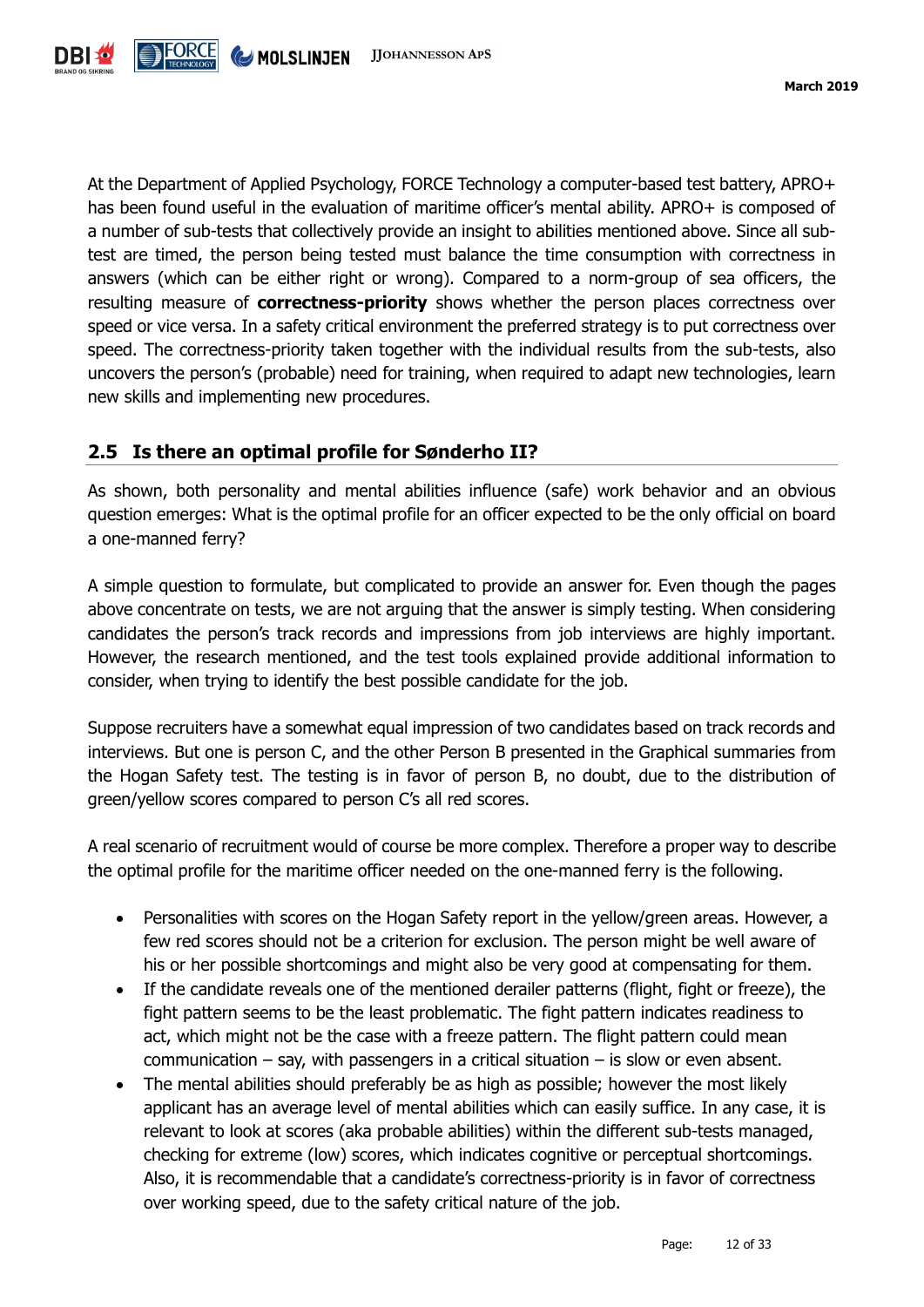## <span id="page-12-0"></span>**3 The training concept for the master role**

#### <span id="page-12-1"></span>**3.1 Individually oriented, intensive training based on the master's personal safety profile**

It is widely recognized that the master (and the entire crew) on a ferry should be training in so called "non-technical skills". This training is founded in insights from aviation safety and human factors research dating back to the 1970-es and adapted by maritime industry in the 1990-es. This type of training has been provided under many different names such as Bridge Resource Management (BRM), Crew Resource Management (CRM), Bridge Team Management (BTM) and Human Factors Training. The focus of the training has been  $-$  and still is  $-$  the psychological aspects of safe and efficient work on board ships including – but not limited to – psychological capabilities and limitations, decision making, communication, teamwork and leadership style. The format of the training is usually a combination of theory and practical exercises using ship simulators as the scene for role plays illustrating important points from the theory part. There is a tradition that this type of training has a focus on the soft skills related to the interaction between people (hence communication, teamwork and leadership style) rather than the internal psychological processes in the individual. The reason for this is twofold:  $(1)$  that the behaviour – as it is expressed in communication and collaboration  $-$  is easier to observe in simulator exercises by the training instructor, and thereby easier to give feedback and so called "debriefing" on and (2) that the utilization of good communication, teamwork and leadership style is considered an effective safety measure used to compensate for the individual limitations. In other words: Participants are taught to get support from their team in difficult situations, and that the team skills and assertiveness is important for that to work. The internal psychological processes are often included in the theoretical parts of the training only, often including the context of subjects such as sleep, fatigue, stress and other so called "performance shaping factors" (PSF's). The internal psychological processes and the performance shaping factors are regarded as something to compensate for using team skills and synergy within the team.

Based on the above it does not make sense to apply traditional conservative BRM, CRM, BTM or Human Factors training to a situation where the master is the only person onboard the ferry. The single hand control of the ferry is a special situation, moving away from the traditional focus on communication, teamwork, assertiveness and leadership skills towards focus on the internal psychological processes of the master. The master should be prepared and trained in his or her own reactions independently of a group context, which is non-existing (on board) in the single hand situation.

Further, there can be different approached to the human factors training of the master on board a ferry. One approach can be "one size fits all". This is a very common approach in maritime training, when it is provided in the format of courses. The idea is, that the structure and content of the course (syllabus) should be fixed, but that the learning approach e.g. the balance between theory and practice could be accommodate to the learning style of the individual. This is done by simply utilizing different learning techniques, presenting them as a mixture to the participant, thereby trying to satisfy different individual learning styles by inviting the participant to buy in on the learning techniques they benefit the most from.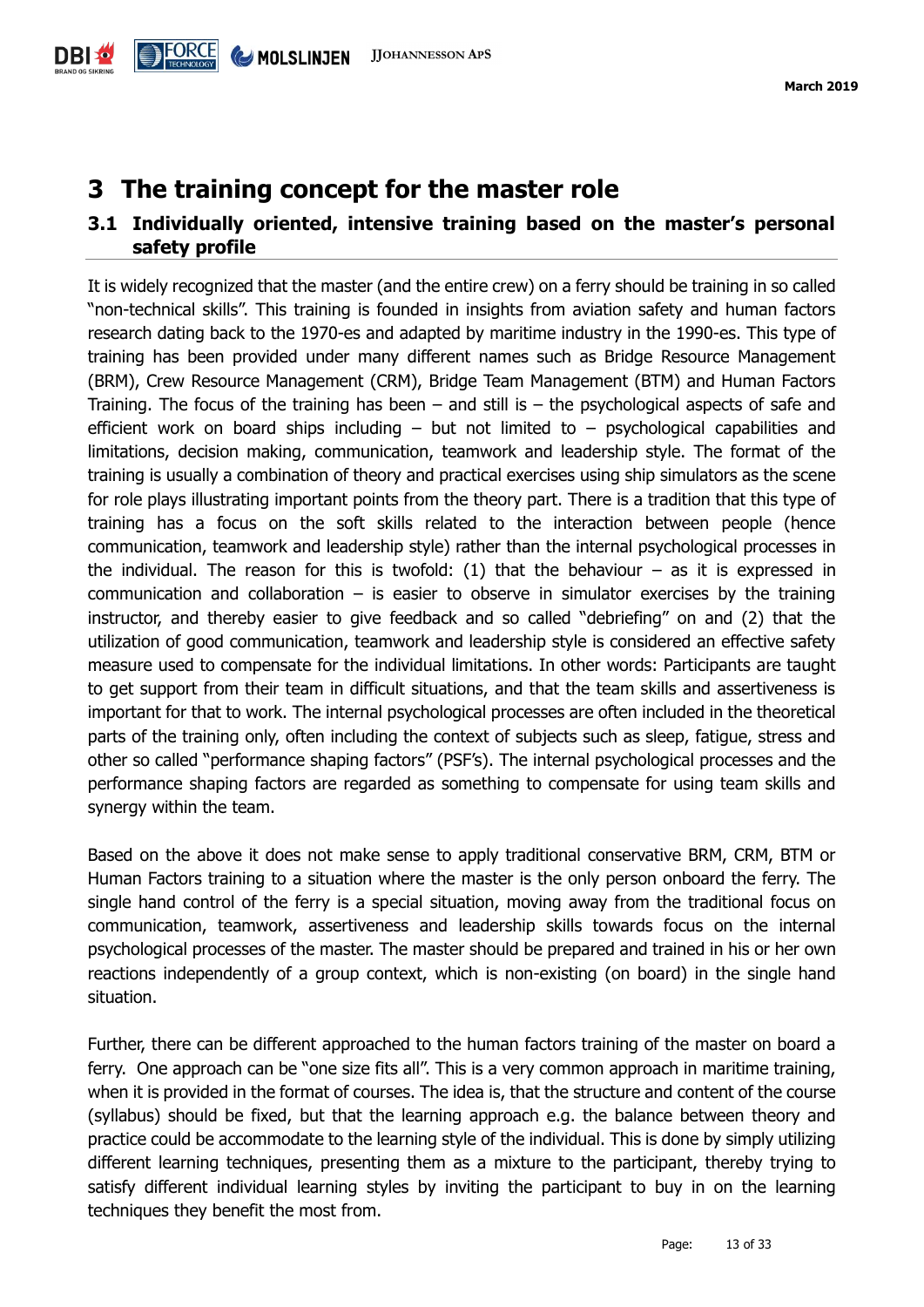

Another approach can be to focus the content (syllabus) of the training to the specific needs of the participant e.g. the master. This approach will require a thorough investigation of the specific individual needs before planning the content of the training. Personal safety profiles provide a picture of the master's strong points – as well as his/her less strong points – in relation to the daily work on board the ship. A job that might involve periods of heavy (mental) workload, important and complex decisions and prioritisation in relation to safety, regularity and compliance with rules and procedures. A special type of training can be planned based on these safety profiles. The safety profile can be seen as the "diagnosis", the training as the "treatment". Focus in this "diagnosis-treatment" regime is the psychology of the individual master. Through the entire process – from the first test to completion of the training – the master should therefore be supervised by experienced psychologists with considerable and practical knowledge of the work on board a ship. Throughout the training, focus will be on the master's personal safety profile. The training – based on that profile – include concrete techniques and strategies the participant can use to compensate for his/her own challenges and issues as well as to handle friction and barriers in cooperation and management. Please notice that it is suggested that personal safety profiles are also used when selecting the right person (and personality) for the job as master on board a one-manned ferry. Personal safety profiles should be used to optimize both the selection and the training for the special job as master on a one-manned ferry. And if safety profiles are used for selection, they are already available for the planning and orchestration of the subsequent training.

#### <span id="page-13-0"></span>**3.1.1 A specific course**

Below is an example of training based on the outlined approach above and on a personal psychological safety profile for the individual master (or other relevant positions e.g. land-based control room operators):

#### Objectives of the course

At the end of the course, the master must be able to:

- 1. Identify relevant issues in relation to psychological profiles
- 2. Identify relevant psychological patterns of behaviour in him-/herself and others
- 3. Choose relevant techniques and strategies and apply them with the desired effect in the actual situations

in relation to situations in the daily operations.

The master must also have gained a basic knowledge of:

- 1. The correlation between personal profile, behaviour and safety
- 2. Causes of varying performance and behaviour in each person over time
- 3. Causes of different persons' differences in performance

#### **Method**

The method of the training is based on three steps:

- 1. The master's experience with own personal psychological challenges through specially designed simulator exercises and role plays.
- 2. The master reflects on issues and patterns of behaviour together with the psychologist and discuss relevant techniques and coping strategies.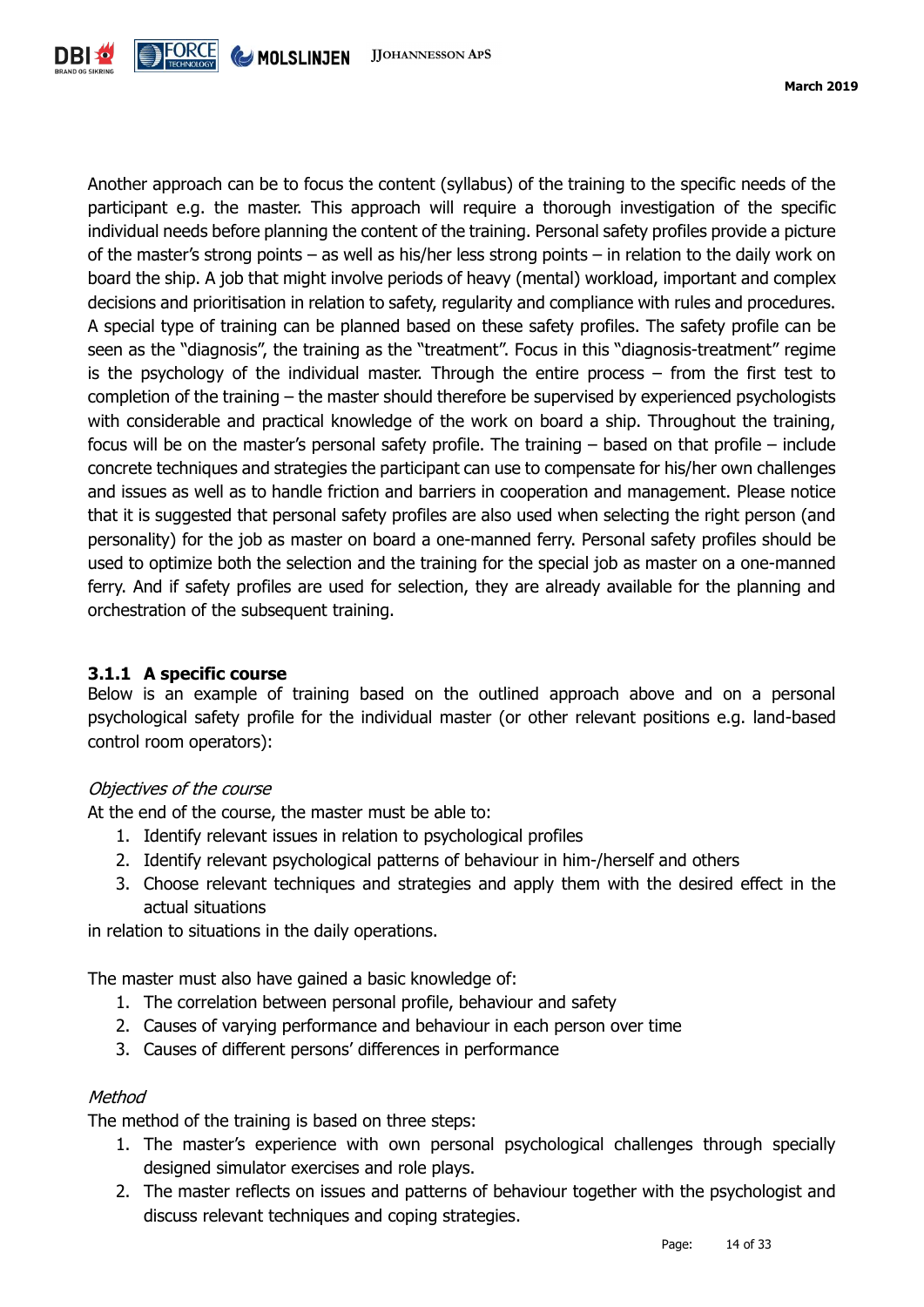

3. The master tries the discussed techniques and coping strategies in practical simulator exercises, and in the debriefing, the participants, together with the psychologist, reflect on the application and effect of the techniques and strategies.

#### Program and content (example)

Day 1 ( $\frac{1}{2}$  day = afternoon):

- Introduction to training concept
- Theory on intra- and interpersonal variations
- Theory on the correlation between personal profile, behaviour and safety
- Introduction to simulator

Day 2 (morning exercise  $#1$  and reflection, afternoon techniques, strategies and exercise  $#2$ ):

- Theme "emotional control" (example this must be adjusted to fit the personal safety profiles of participants)
- Handling of emotions, workload, stress
- Relates to the results of the personal safety profile: the so called "HPI Adjustment and HDS Fight/Flight/Freeze"

Day 3 (morning exercise #1 and reflection, afternoon techniques, strategies and exercise #2):

- Theme "passenger interaction" (example this must be adjusted to fit the personal safety profiles of participants)
- Passenger reactions in emergency, communication and crisis management style
- Relates to the results of the personal safety profile: the so called "HPI Ambition, Sociability, Interpersonal Sensitivity"

Day 4 (morning exercise #1 and reflection, afternoon techniques, strategies and exercise #2):

- Theme "task approach and work style" (example this must be adjusted to fit the personal safety profiles of participants)
- Prioritisation, balance, work style, supervision, feedback and learning
- Relates to the results of the personal safety profile: the so called "APRO+ and HPI Prudence, Inquisitive, Learning Approach"

To summarise: The training of the master in non-technical skills (BRM, CRM, BTM, Human Factors) on board one-manned ferries – as well as other relevant personnel e.g. land-based control room operators – should be based on a special concept where

- a) focus is on internal psychological processes rather than communication and teamwork skills and
- b) the training is designed for the individual based on the individual's own personal safety profile rather than "one size fits all".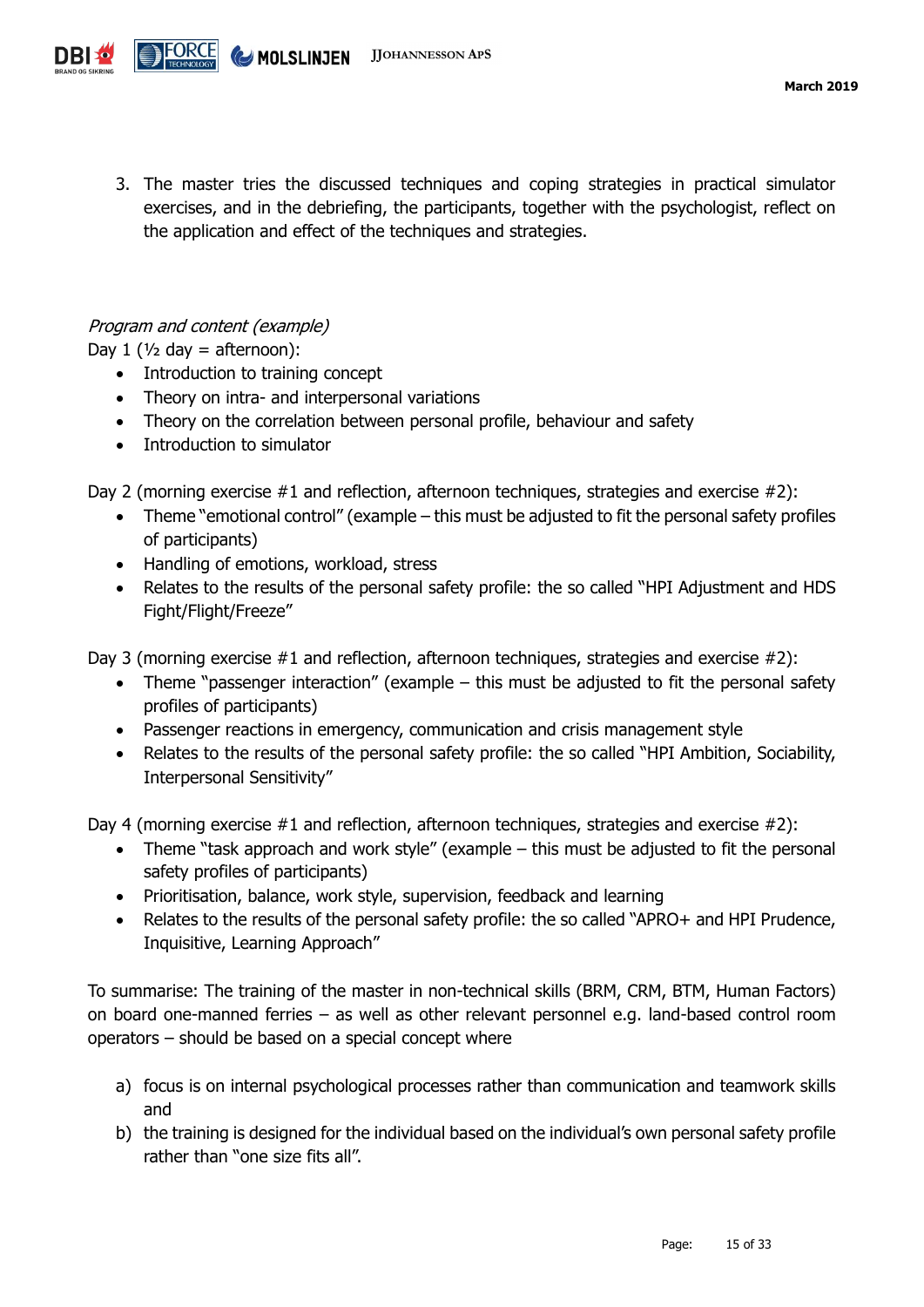

An example of a specific course based on this training philosophy has been given in the text above as an illustration of how the this can be conducted in practice. The example has as prerequisite that the master has been through psychological assessment and that a personal safety profile has been generated as part of the selection process as described in the above chapter "Personality and Selection".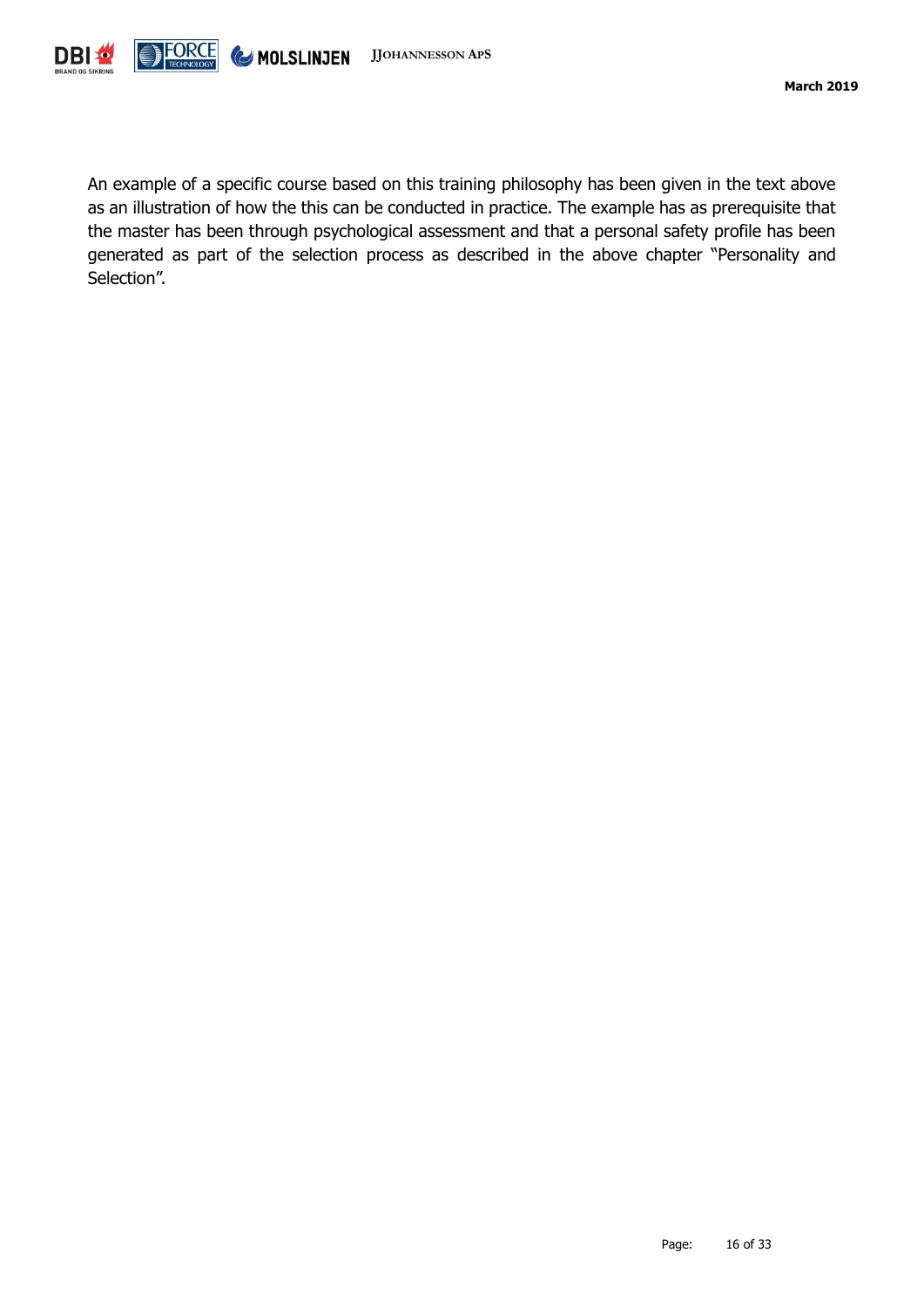

## <span id="page-16-0"></span>**4 Esbjerg-Fanø crossing: Field study among passengers**

For two days, July  $4<sup>th</sup>$  and  $5<sup>th</sup>$  2018, Department of Applied Psychology at FORCE Technology performed a field study among passengers onboard the current ferry crossing, Esbjerg-Fanø in Denmark. The purpose was two-fold:

- A) Collecting information about the perception of safety and attitudes towards safety among the passengers using semi-structured interviews.
- B) Collecting data concerning the visual attention towards safety signs and safety information among the passengers. Data collection was via eye-tracking recordings.

Obviously, the field study was done during a narrow time span compared to a full season of crossings, limiting the validity of the generalizations put forward in the following. However, the field study did provide some notable clues as to how some passengers might react e.g. in emergencies and from observing the visual attention among a small sample of passengers, it became relevant to us to suggest a way of informing the passengers about safety, outlined below under heading 4.3 Pre-ride.

#### <span id="page-16-1"></span>**4.1 The outcome of the interviews**

The ferry crossing Esbjerg-Fanø lasts only approximately 10 minutes. Since there is a lot of human activity before and after the crossing (people embarking and disembarking, bringing bikes, cars, etc), we chose to perform interviews with passengers while the crossing took place. While passengers were sitting in the designated areas, we kindly approached them with the request of participating in our research into the "perception of safety onboard" and the "attitudes towards safety information". With only 10 minutes at our disposal with each passenger, the team was set up with 4 interviewers (3 psychologists and an intern) in order to reach a fair number of interviewees during the two days. Going back and forth with the crossing, we managed to interview 30 people, using a guideline for the interview show in appendix 2-A ("Guideline for interviews – passenger profile and competencies, perception of and attitudes towards safety"). The guideline consists of 20 questions, divided into 5 thematic areas. However, the idea of a semi-structured interview is not to diligently go through all questions available, instead the guideline provides a framework for the interview leaving room for flexibility and level of details in the question-answer process. Based on the unfolding specific conversation, the interviewer might skip a question, rephrase it or ask a slightly different question than the (next) one listed in the guideline. Please note that the results of the interviews reflect the passenger's self-reported view on their own imagined behavior in relation to safety and emergencies. This might be different from their actual behavior in case of a real-life emergency. Obtaining data on real-life emergency behavior at the Esbjerg-Fanø crossing, has not been possible for obvious reasons.

As shown in appendix A, the thematic areas of the guideline focused the interviews around

- 1. How often they use the Esbjerg-Fanø crossing, and with what purpose (work, leisure)
- 2. To which degree do they  $-$  according to themselves  $-$  pay attention to the safety information onboard
- 3. Do they feel safe onboard and/or do they worry about safety?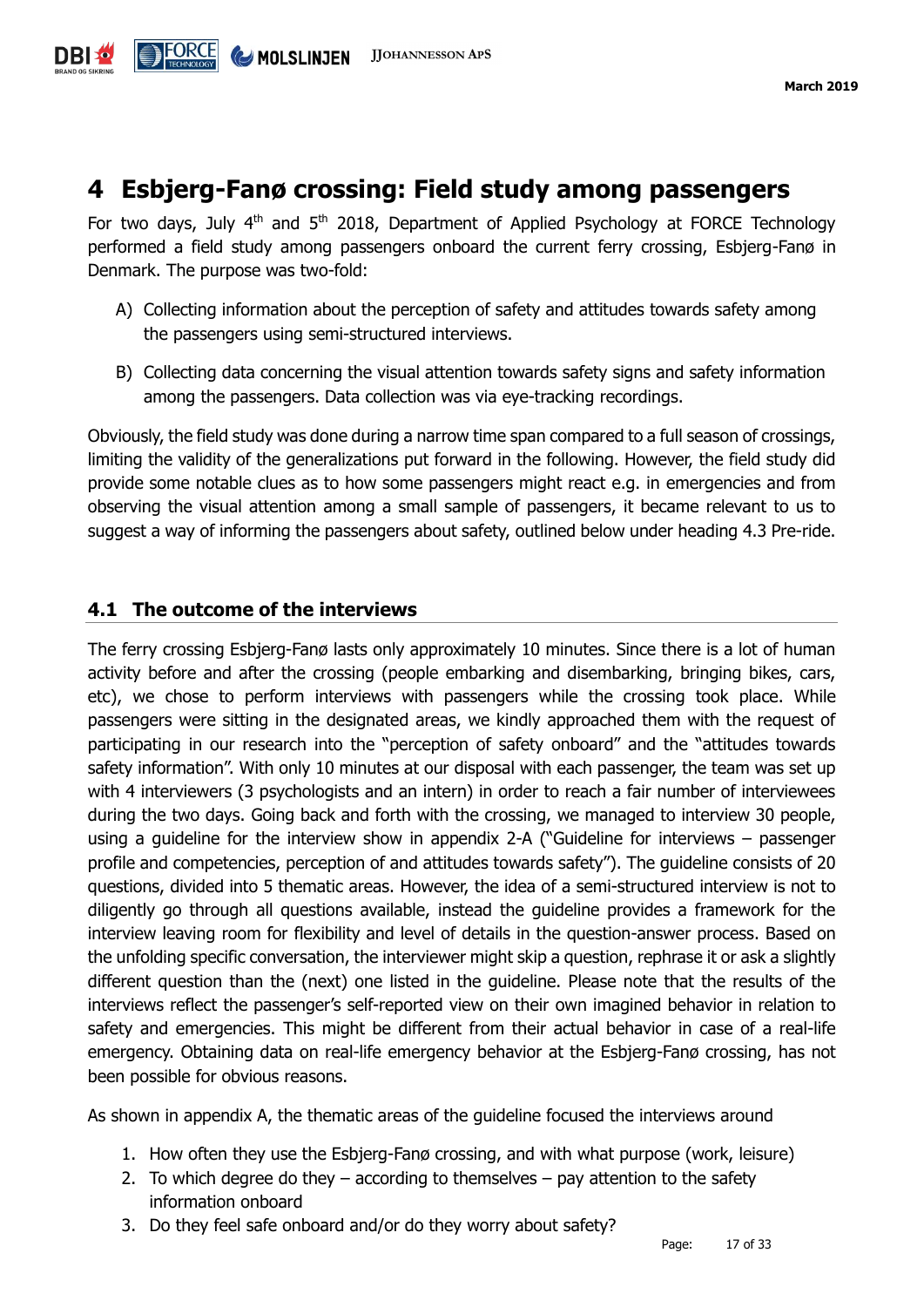- 4. In case it was an option to use an unmanned ferry on this crossing, would they use it? Would some things worry them?
- 5. How would they according to themselves react to occurring fire/smoke onboard an unmanned ferry?

Due to the qualitative and semi-structured nature of the interview design, it does not make much sense to provide the reader with a lot of numbers and percentages aiming to illustrate how many passengers answered this or that way, i.e. quantitative results. Instead, we will provide an overview of recurring tendencies spotted among the interviewee's responses across the thematic areas listed above.

For a start, though, some numbers:

- The average age among the passengers interviewed during the two days was approx. 50 years, some down to 18 years, others at age 65+.
- A little more than half of the passengers were commuters, and therefore using the crossing daily.
- Very few of all the people we talked to, indicated to use the crossing less than one day per week.
- 3/4 of the interviewee's stated that they used the bike as transportation to and from the ferry. But please note, that most people using their car, stays in the car during the crossing, thus not entering the designated passenger area. Our resulting interviews is therefore bias towards those passengers using a bike or arriving at foot. Passengers driving their car onboard is not a relevant user group on Sønderho II
- We learned that during the height of the summer season, the crossing is packed with wind surfer enthusiasts and large numbers of tourist, mainly from Germany.

#### <span id="page-17-0"></span>**4.2 Paying attention?**

When asked about whether they as passengers notice the safety signs onboard, very few people responded with a "no" and most people replied something like: "I have used this crossing so many times, so … I know it is there, but I do not dig into the details" and "I can see the sign LIFEWESTS from here. I guess, that's the most important one". A significant part of the passengers was travelling with someone else and explained their own "low level of attention to safety information" as the result of full engagement in conversations.

When asked about whether they notice the safety equipment, the response pattern is the same. Very few answers "no" and most people have a vague notion of "it must be here, but I don't look for it". Equipment like lifeboats was to a large extend known to be located on top of the small ferry. In one single case, talking about fire safety, the interviewee responded that he had not seen a single piece of safety equipment onboard. He was sitting right next to a fire extinguisher.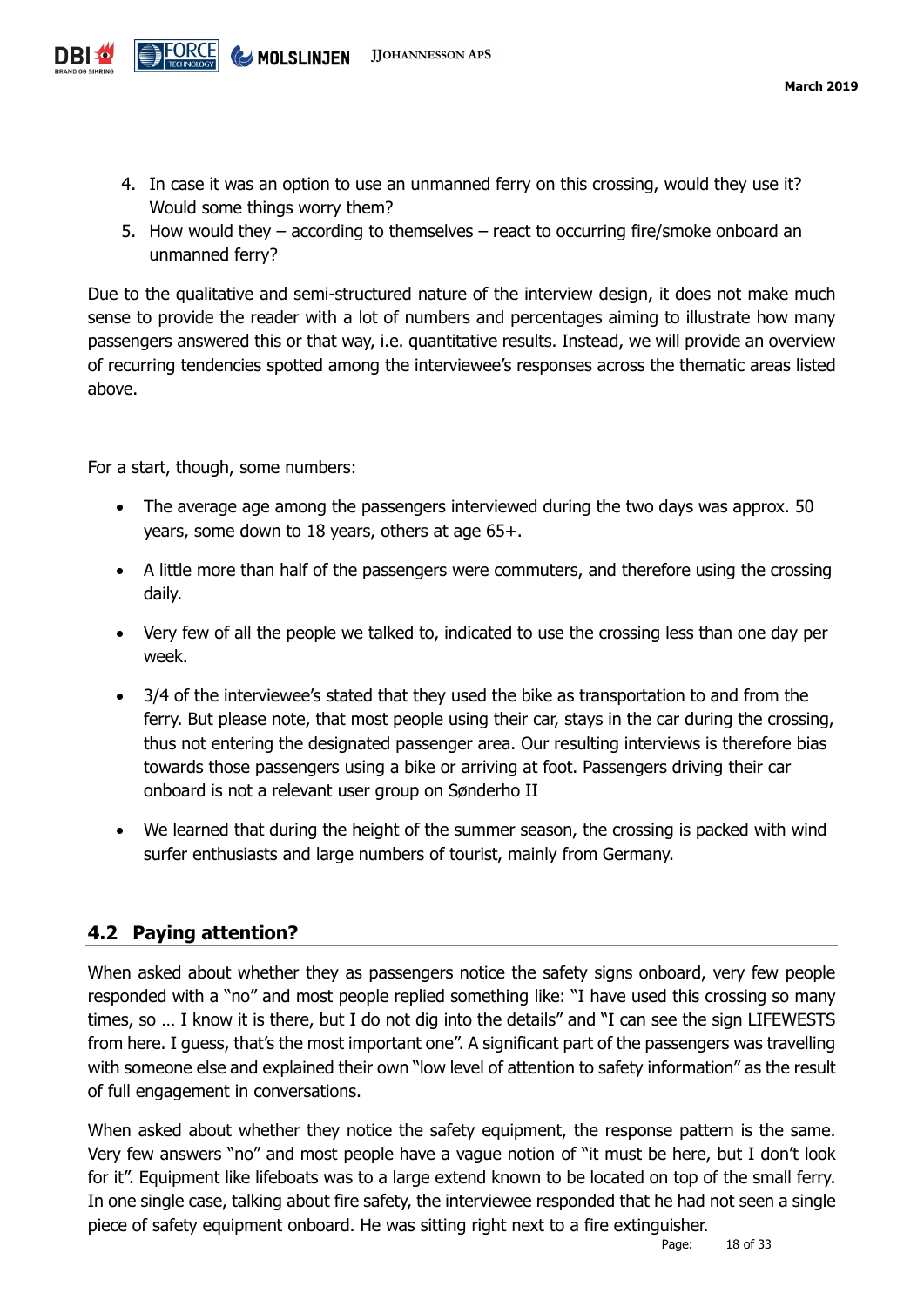

Even though this last anecdotal case is obviously not representative of the passenger's general level of awareness of the safety equipment onboard the Esbjerg-Fanø crossing, we were left with the impression that the safety signs and safety equipment is very much in the background of attention. Around 15% of the interviewee's noticed this themselves but stated that if they were using a (much larger) ferry elsewhere, they "would pay more attention to safety".

All passengers stated that they felt very safe onboard and that they "basically do not worry" about their own safety on "this short crossing". However, when urged to think of the worst thing imaginable on the crossing, they mostly mention fire, but also chemical leaks from the (infrequent) dangerous goods transportations or a collision with another ship resulting in sinking.

To summarise: Passengers appear mostly unaware and maybe even uninterested in safety issues and this should be kept in mind when designing attempts to control passenger behavior in case of emergencies, e.g. PA announcements, signs and directions from the master. Thus, procedures must not rely on safety competencies among passengers alone, since these might not be adequate.

#### <span id="page-18-0"></span>**4.3 What if the ferry was autonomous?**

We asked people to imagine a future scenario where this crossing was offered via an unmanned (or autonomous) ferry: Would they use it? Would any worries be introduced in that situation?

All people responded that they would indeed use such a ferry crossing with no significant safety concerns. In retrospect, we might have seen a slightly different response pattern, if we had presented a hypothetical opportunity of choosing between a manned and an unmanned ferry for the crossing. Fanø is isolated without a ferry crossing, thus forcing people to use the only ferry available. Some passengers did in fact put it this way: "Well, I would have to take the unmanned ferry – wouldn't I!".

Albeit, we were left with the impression, that the overall attitude towards an unmanned ferry is the same as with the current ferry: No significant resistance towards using such a ferry based on safety concerns, but mainly "because the crossing time is so short and the shallow water here".

But what if a fire occurs on an unmanned ferry? There would be no officials around to take appropriate action or tell passengers what to do. Then what?

Among the passengers interviewed the responses to this scenario were along these lines

- "I would expect the equipment to perform automatic fire extinguishing"
- "I would expect announcements in the loudspeakers"
- "There would have to be some sort of call-button, a way to contact people on land"
- "I would call 1-1-2" (equivalent to 9-1-1)
- "I would find a life west and probably jump overboard"
- "Depending on severity, I would either seek a lifeboat or jump overboard"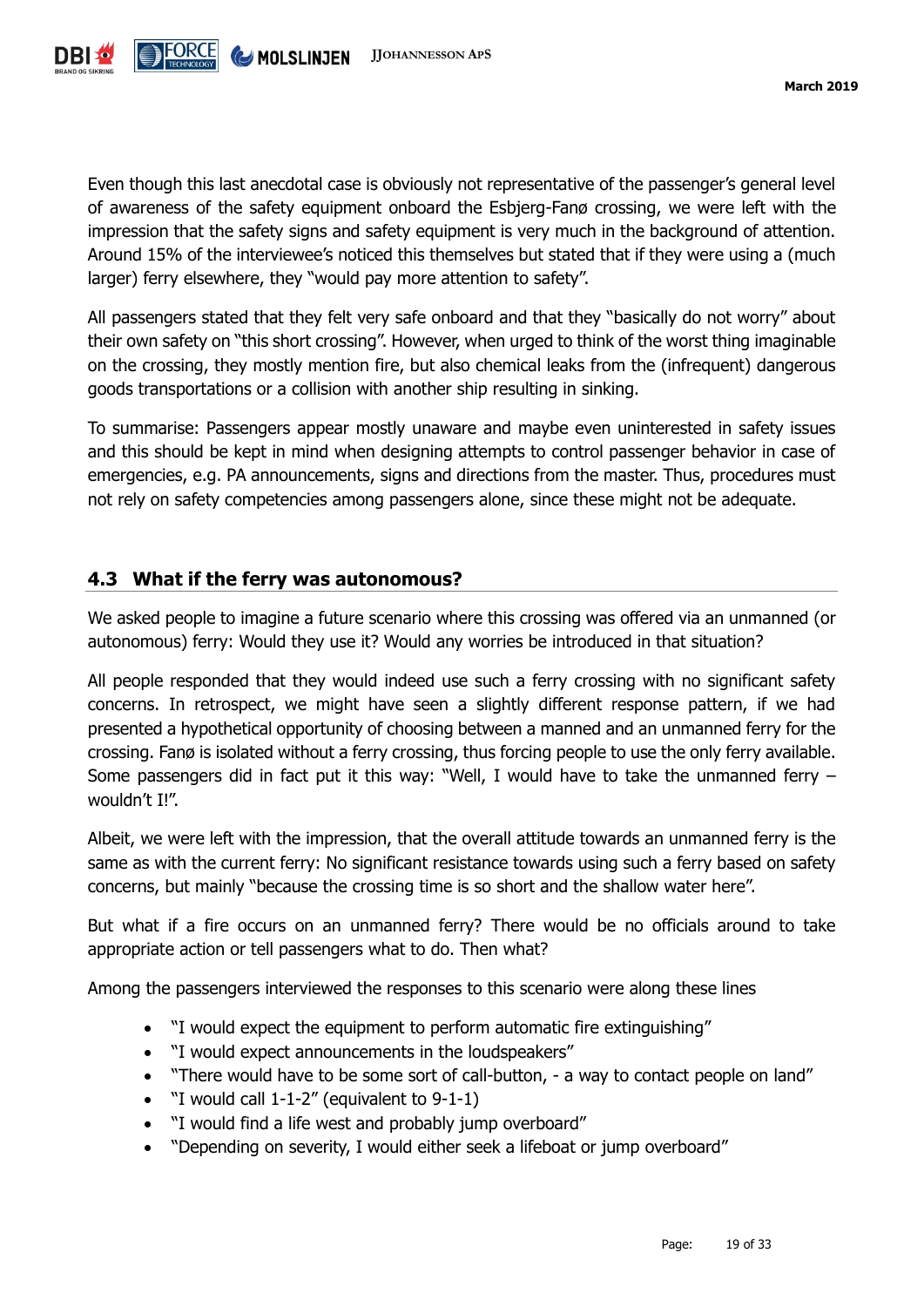

The interviewee's demonstrated the same type of answers to an imagined scenario where smoke occurred (and not visible fire). We asked this because the smell of smoke leaves more room for interpretation of the situation among passengers.

It gives rise to some concern that a significant number of passengers consider jumping overboard in case of a fire (or smoke) occurring. This 'imagined reaction' might be quite different in a real-life situation, especially during the winter season or during night time. But in any case, jumping overboard should be the absolute last option, since people in the water immediately adds danger to an already dangerous situation. The passengers we talked to (considering jumping overboard) were very confident that they could swim ashore.

We do not share this confidence and would definitely recommend different precautions to prevent the situations of man over board on top of a fire. One mitigation is to deliver safety information specifically addressing this identified tendency among a significant number of passengers, urging people not to jump overboard, even though it is tempting for some.

Another recommendable mitigation to provide passengers with a safe escape in the form of a life raft even though the life raft is not strictly necessary from an evacuation perspective (the ferry being "its own life raft").

As shown, we also clearly identified an expectation among passengers on a (future) unmanned vessel: Some sort of direct communication line with people on land. Further away from coast lines than the Esbjerg-Fanø crossing, cell phones might not be able to connect to a network, thus making a more stable line of communication needed. Also, if the unmanned ferry is equipped with a callbutton feature, it would be expected to be able to directly get in touch with professionals familiar with the specific ferry and all of its features, including the safety equipment. Calling 9-1-1 (or 1-1-2) might not reach professionals with an appropriate level of detailed knowledge about the ferry in need. At least not immediately.

#### <span id="page-19-0"></span>**4.4 In case of MOB or other passengers creating problems – then what?**

We also investigated which actions the field study's respondents imagining themselves performing, in case there was a man overboard (MOB) situation on an unmanned ferry crossing. The main categories of the reflections among passengers was:

- "I would find a lifesaver and throw it to the person in the water"
- $\bullet$  "If no one else jumps in the water, I would do it with a lifesaver, I guess"
- "Push some sort of 'emergency break', throw a lifesaver and call people on land, maybe 9-1-1"

As was the case earlier, passengers clearly expect some sort of emergency feature installed that one could push in order to alarm people on land. In this case the imagined button installed would be able to stop the ferry (and alarm people on land simultaneously).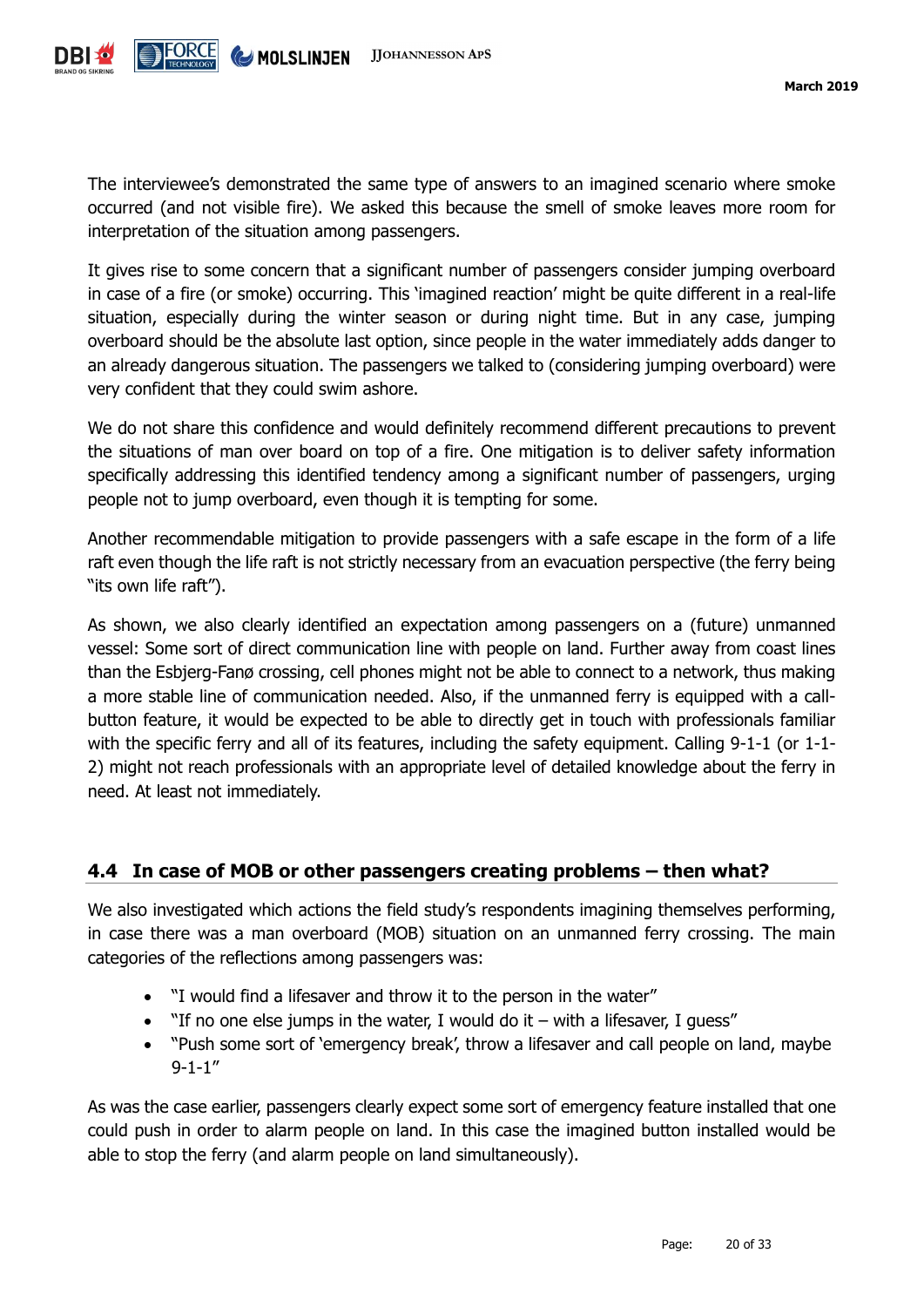

Also, the idea of jumping in the water should not be ignored: It seems that many passengers consider this to be a good option, even though it is not recommendable since it adds danger to an already dangerous situation.

The recommendable mitigation is to provide alternative measures in form of a Man Over Board alarm button. Activation hereof should include a logging of the ferry's position.

Even though we did not ask the interviewees specifically, we noticed that only 2 or 3 passengers spontaneously mentioned, that in case of any emergency (not just the MOB situation) they would make sure to help other people in need of assistance. Our data does not establish proof of any unwillingness among passengers to help each other, however our finding leads us to suspect that passengers implicitly expect officials/crew members to take care of people in need of assistance (injured, children, elderly, disabled, etc). Since (semi-) automated ferries have no (or only one) official crew member present, we recommend mitigating this issue as part of the ferry's general safety information or via P.A. announcements like: "in the unlikely event of an emergency, please make sure to help children, elderly, disabled and injured fellow passengers in need of assistance".

Finally, we asked passengers to reflect on their own imagined actions, in case other passengers create trouble on an unmanned ferry crossing. The scenarios could include other passengers fighting, vandalizing equipment or even sabotage. Then what?

Not surprisingly, our respondents would make use of some sort of call-button (maybe use 9-1-1), however the possibility of intervening divided the imagined responses somewhat.

- Most male passengers would not intervene, if the troublemakers are big and strong looking men, but would do so if it concerns young people and if one of the persons involved seems to be victimized.
- Most women would prefer to step aside and call for help, possibly with the help of other passengers

#### <span id="page-20-0"></span>**4.5 Eye-tracking data points to pre-ride safety instructions**

The second overall purpose with the field study at Esbjerg-Fanø ferry crossing was to collect data concerning the visual attention towards safety signs and safety information among the passengers. In recent years the technology for collecting such data has improved, making it relevant to use in a case like this. The eye tracking data was collected using Tobii Pro Glasses 2 which is a lightweight wearable technology. It consists of two units: a head unit (the glasses) connected via a HDMI cable to a belt clip recorder unit. The head unit has a scene camera recording the wearer's front view (including audio) and the frame has infrared illuminators and sensors installed thereby using the eye tracking technique *Corneal reflection* (dark pupil). The belt clip unit holds a SD card for recording data, operates on rechargeable batteries and is Wi-Fi controlled through PC-based software.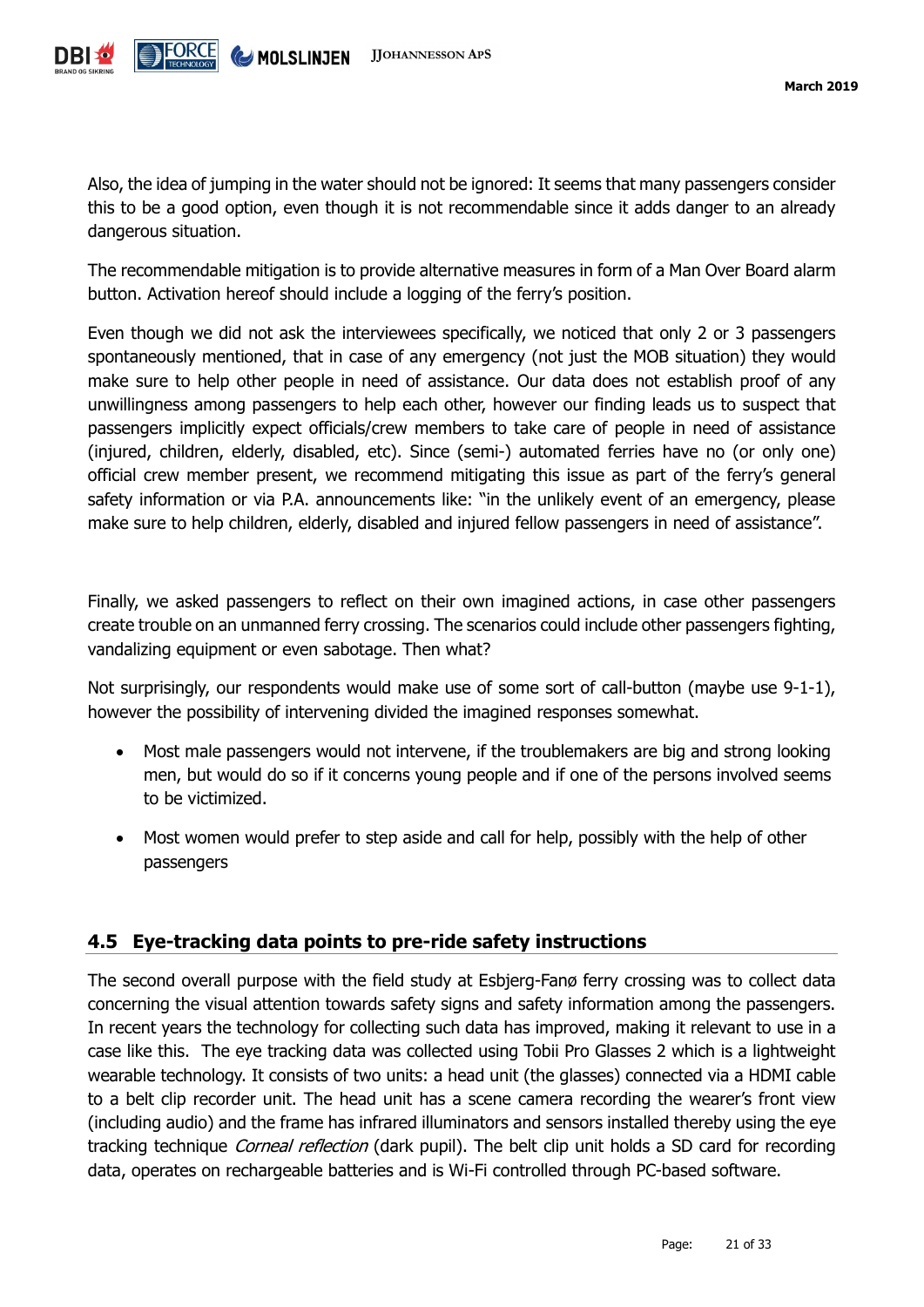



Photo 1: FORCE Technology, 2018.

This setup makes it very easy for the person wearing the eye trackers to freely move around on the ship and due to the non-invasive design, most users easily forget they are even wearing them. Based on the recording from the scene camera and the associated eye tracking data, the software produces a video showing what was in the wearer's field of view during the recording (a  $1<sup>st</sup>$  person perspective replay), **including** a graphical overlay: A yellow dot indicating where in the field of view the person was looking at any given time (eg. shown in Photo 2). The software can be set to illustrate fixations by either increasing size of the yellow dot or color change hereof. A fixation is defined as a period (100 ms or more) in which the person's eyes are locked toward a specific object (or location) in the field of view (Blanke, M., Koester T., Brøsted, J.E. et al, 2018).

We managed to record eye tracking videos with a small sample of passengers (4) using the ferry crossing. These passengers were recruited from the waiting area where most waiting passengers spent the time prior to embarkment. We instructed the volunteers to behave as natural and unaffected by the glasses as possible while using the ferry and to us, I did indeed seem like they did so. One of our eye-tracker wearers even went straight to a chair onboard the ferry, leaned against the wall and fell asleep, thus not providing much eye-tracking data from his closed eyes. The other obtained recordings gave us some insight into what passengers are most likely to look at while embarking as pedestrians (sometimes bringing a bike or a stroller).

For obvious reason we cannot show a recording in this report, but a couple of illustrative still images from such a recording are shown below. As mentioned earlier, the yellow dot reveals where in the visual field the person is looking.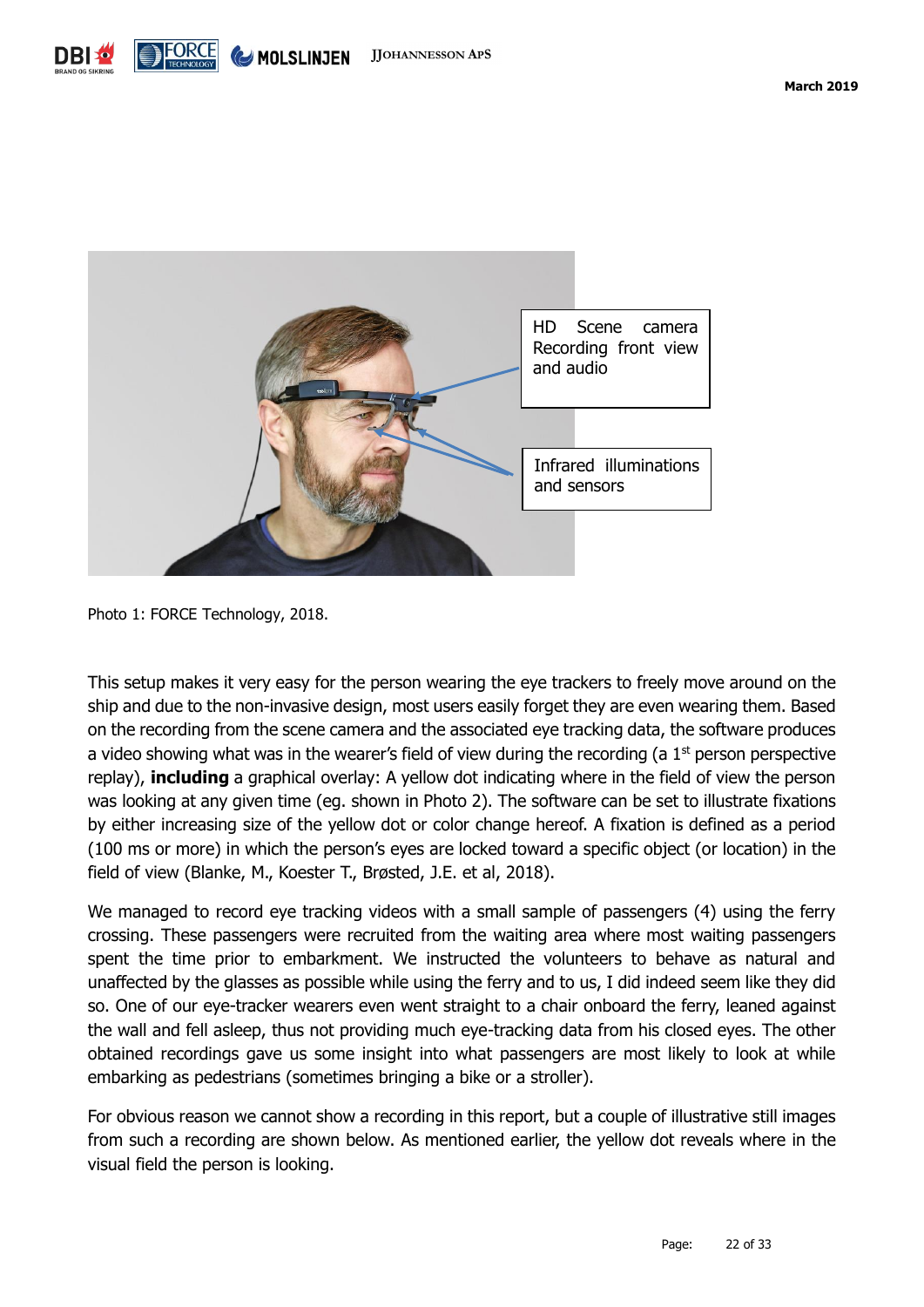



Photo 2: Passenger A wearing eye-trackers, bringing his own bike. There are many things to watch while embarking. Other passengers, e.g.



Photo 3: Passenger A. Making sure not to collide with other passengers.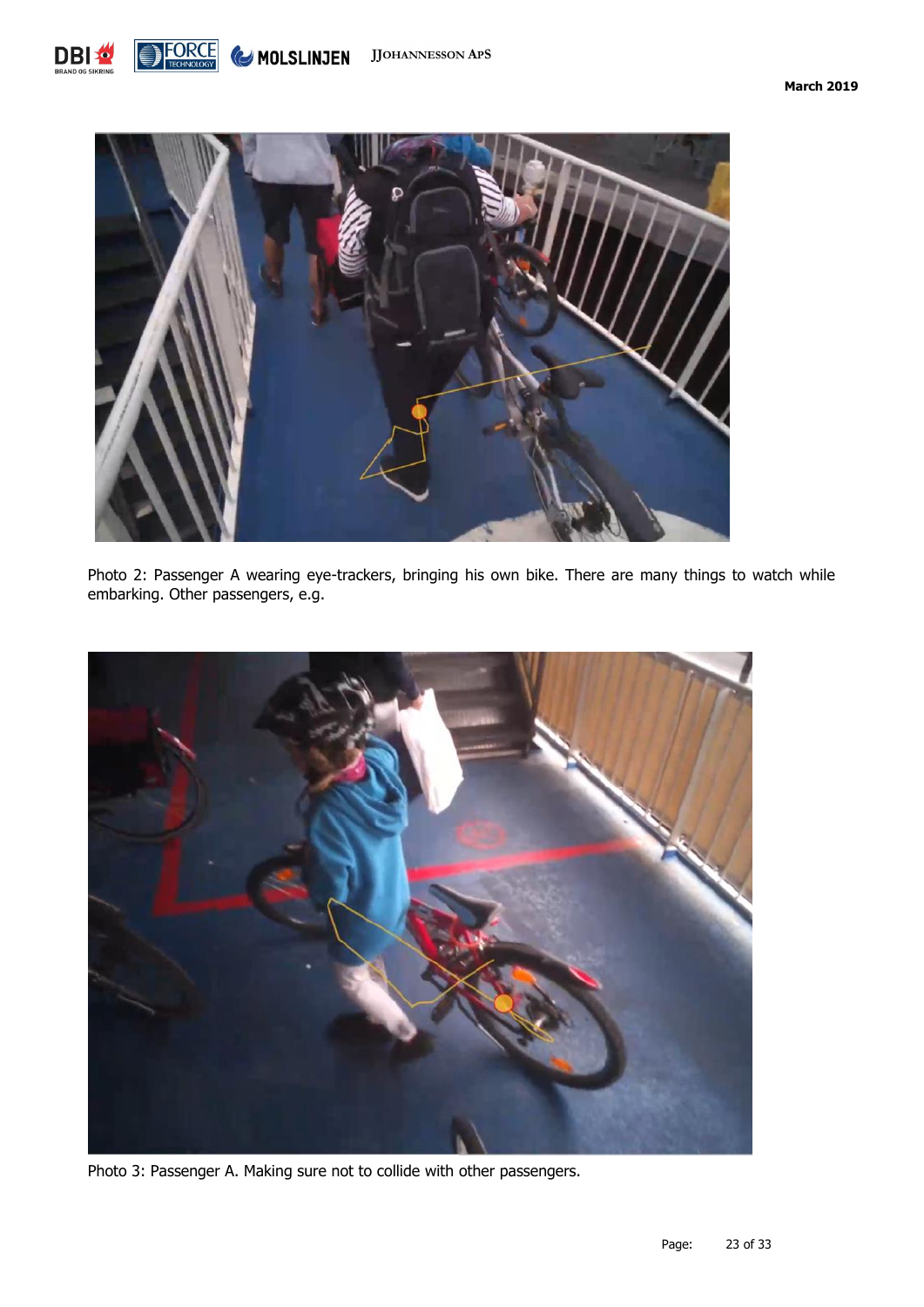



Photo 4: Passenger A. Not looking at (safety) signs but observing other people instead.



Photo 5: Passenger A. Not looking at (safety) signs or equipment but observing other people.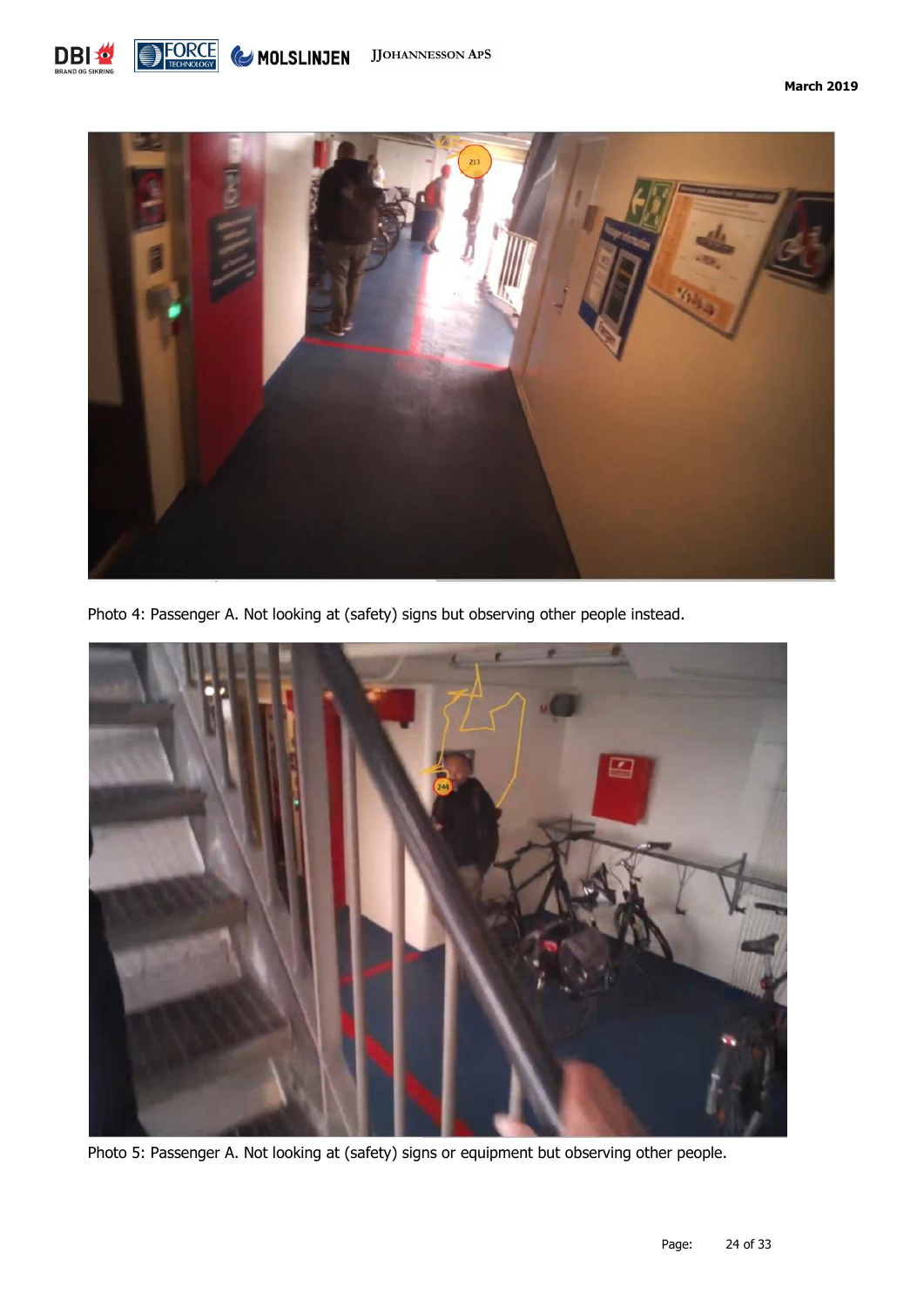



Photo 6: Passenger A. Finding the right spot to spent time while crossing with the ferry.

The still images show an example of what our interviewees likewise revealed to us: Passengers do not pay much, if any, attention to safety signs or safety equipment. In the case of passenger A, he was bringing his own bike and was therefore occupied with avoiding collision with other passengers, finding a spot to park his bike, looking at other people, etc. Everything but the signs.

The visual attention of passengers using Esbjerg-Fanø investigated via eye tracking is a very small sample, indeed, however the findings seem to be quite the same as in the Passenger A-case.

If the tendency not to look at safety signs and equipment holds true for most passengers (and we have no reason to believe otherwise), it leads us to recommend an additional strategy to signs onboard following the task of providing safety information to passengers onboard. And by additional we wish to stress, that signs on board is by no means superfluous, since they might become very relevant in case of critical situations at sea. But as a supplement to the information given onboard, a communication strategy in the pre-ride areas surrounding the Esbjerg-Fanø crossing seems appropriate. In these waiting areas, people spend several minutes not really doing anything else but waiting for the next ferry to arrive. Once the embarkment begins, many other activities (as shown in the still images above) preoccupies the passengers, forcing safety signs into the background of people's attention. If safety information was provided to people while they are waiting in the designated areas (indoors and outdoors at the harbour), the chance of successful communication is higher.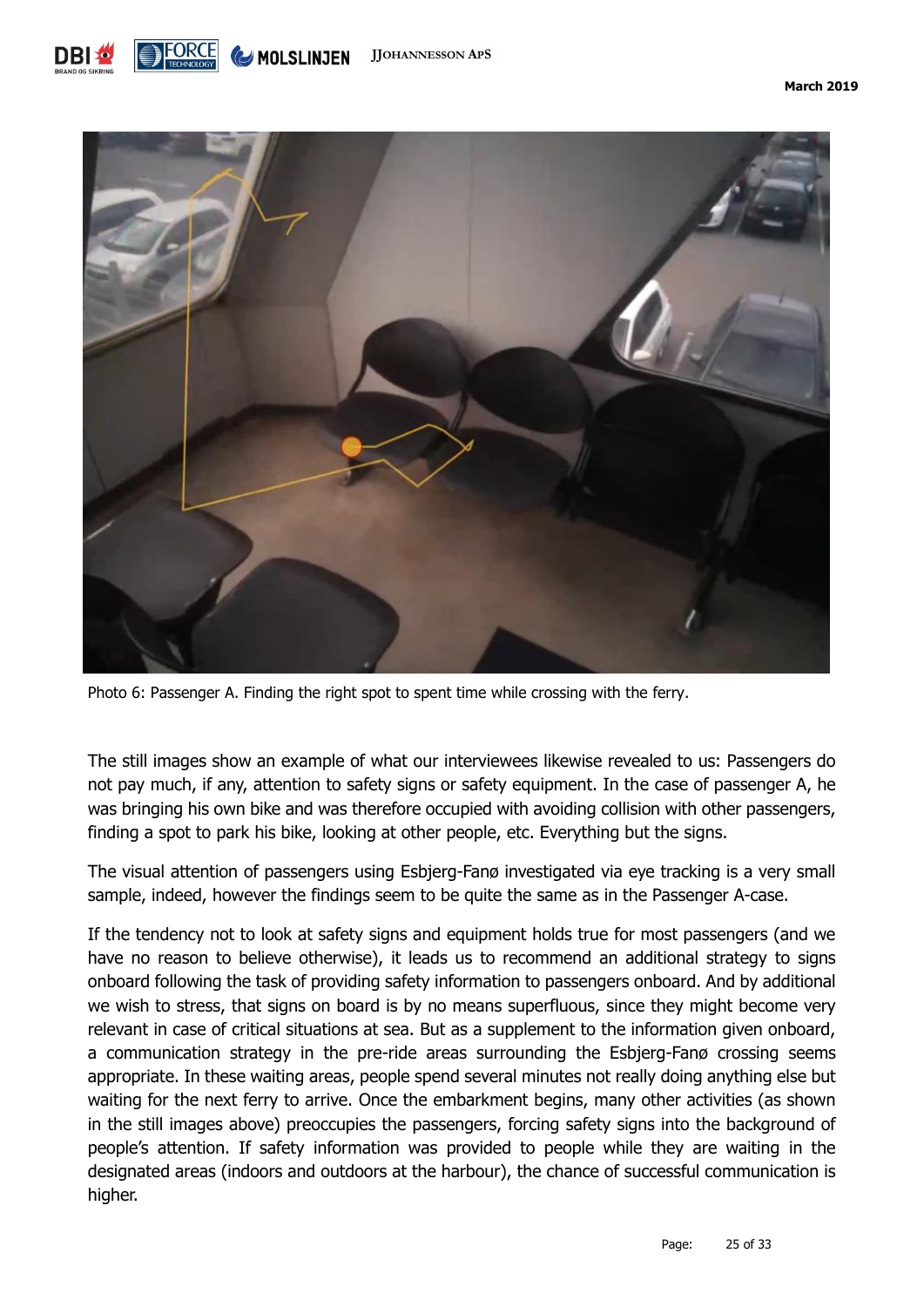

#### <span id="page-25-0"></span>**4.6 Pre-ride**

The concept pre-ride is well known in theme parks and it was originally introduced as a concept by Disney theme parks in United States and Europe. The idea is that guests in a theme park (or amusement park) are prepared for an activity (e.g. roller coaster) when standing in line and waiting for their turn. The preparation has two purposes:

- 1. That the perceived waiting time is shorter because the guest feels herself or himself entertained or maintained occupied with something while waiting.
- 2. The experience (and quality of experience) in the activity is enhanced through anticipation and expectations building up before entering the activity.

The two purposes are fulfilled by introducing e.g.

- video entertainment relevant for the activity and building up expectation through storytelling for guests standing in the waiting line
- designing the waiting area in a way that the activity can be seen when waiting and/or
- designing the entry and exit to the activity in a way that guests waiting for the activity will see and experience the excitement of other guests leaving the activity.

If we apply the concept pre-ride to airplane travel, we see some similarities. However, the focus of pre-ride in commercial aviation is not shorter perceived waiting time or the build-up of excitement. The aviation pre-ride is planned for efficiency, security and safety. The different activities, the way they are conducted in the airport and inside the airplane prepare passengers for optimal safety behaviour in case of an emergency. This is illustrated in the table below.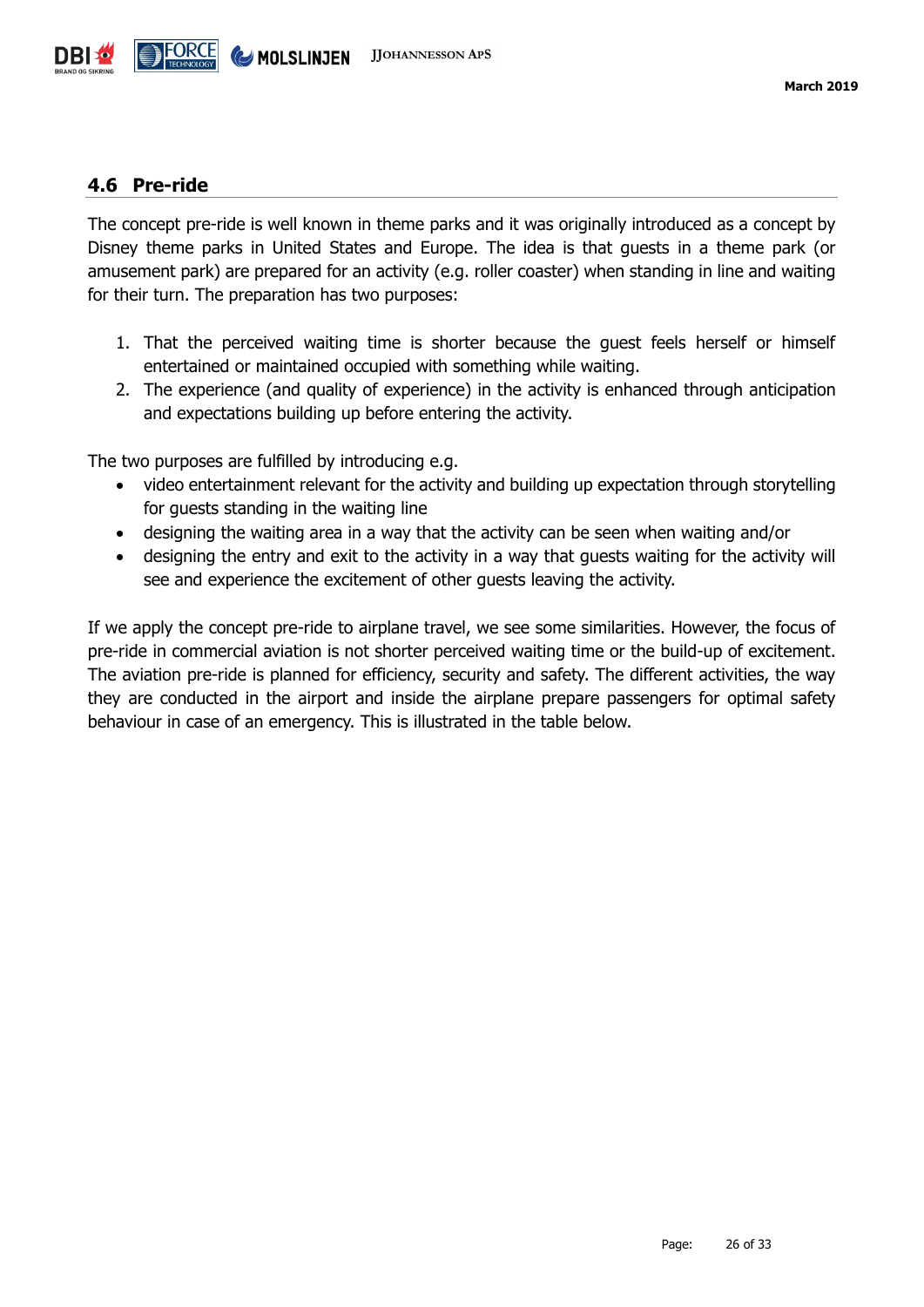

| <b>Phase of travel</b>                                                                                                                                                       | <b>Practical "front</b><br>stage" purpose       | Safety "back stage" purpose                                                                                                                                                                                                                                                                                                                                                                                                                                                                   |
|------------------------------------------------------------------------------------------------------------------------------------------------------------------------------|-------------------------------------------------|-----------------------------------------------------------------------------------------------------------------------------------------------------------------------------------------------------------------------------------------------------------------------------------------------------------------------------------------------------------------------------------------------------------------------------------------------------------------------------------------------|
| Arrival at airport - passengers<br>are directed to different arrival<br>facilities e.g. parking lots and<br>from there to different<br>buildings                             | Logistics                                       | The passenger is primed reading signs and<br>following directions for wayfinding                                                                                                                                                                                                                                                                                                                                                                                                              |
| Check-in - passengers should<br>follow a check-in procedure,<br>be on time, wait in line for<br>check-in or baggage drop,<br>answer security questions at<br>check-in etc.   | Logistics and<br>efficient<br>operation         | The passenger is primed following<br>instructions and procedures, rules and<br>regulations and being punctual. Timing is<br>important, and actions should be performed<br>in the right order and before deadline.<br>Instructions for check-in can be in writing<br>on travel documents, on signs and verbally<br>given from personnel.                                                                                                                                                       |
| Security procedure - waiting<br>in line for security check,<br>follow procedures for actions<br>during security check e.g. how<br>to have bags and personal<br>items scanned | Security                                        | The passenger is primed following<br>instructions and procedures and rules and<br>regulations. Everybody must do certain<br>actions to pass. Timing is important, and<br>actions should be performed in the right<br>order.<br>Instructions for security procedure can be a<br>combination of signs, videos and verbal<br>instructions from personnel.                                                                                                                                        |
| Boarding $-$ pre-boarding<br>check, boarding procedure at<br>gate                                                                                                            | Logistics and<br>efficient<br>operation         | The passenger is primed following<br>instructions and procedures and rules and<br>regulations. Passengers can be divided into<br>groups (boarding zones), and conformity to<br>the group is exercised and maintained.<br>Groups wait when told to and board when<br>told to. Timing is important, and actions<br>should be performed in the right order.<br>Instructions are given through PA-systems,<br>video monitors and directly from personnel.                                         |
| On board airplane $-$ safety<br>instructions, meals                                                                                                                          | Safety, logistics<br>and efficient<br>operation | The passenger is primed following<br>instructions and procedures and rules and<br>regulations (e.g. wear seat belt, turn off<br>phone). Again, timing is important, and<br>actions should be performed in the right<br>order and at the right time (e.g. meals are<br>handed out at specific time, light is dimmed<br>for night flight). Instructions can be given<br>through PA-system, directly from cabin<br>personnel or from signs (e.g. seat belt sign)<br>or in-flight safety leaflet. |

Table 2: Preparing passengers

To summarize, the flight pre-ride experience prepares passengers to follow instructions and directions given by personnel, PA-announcements, signs and video monitors etc., to be conform with the group in their behaviour and to time actions according to instructions. All of these are relevant in case of an emergency, emergency landing or evacuation.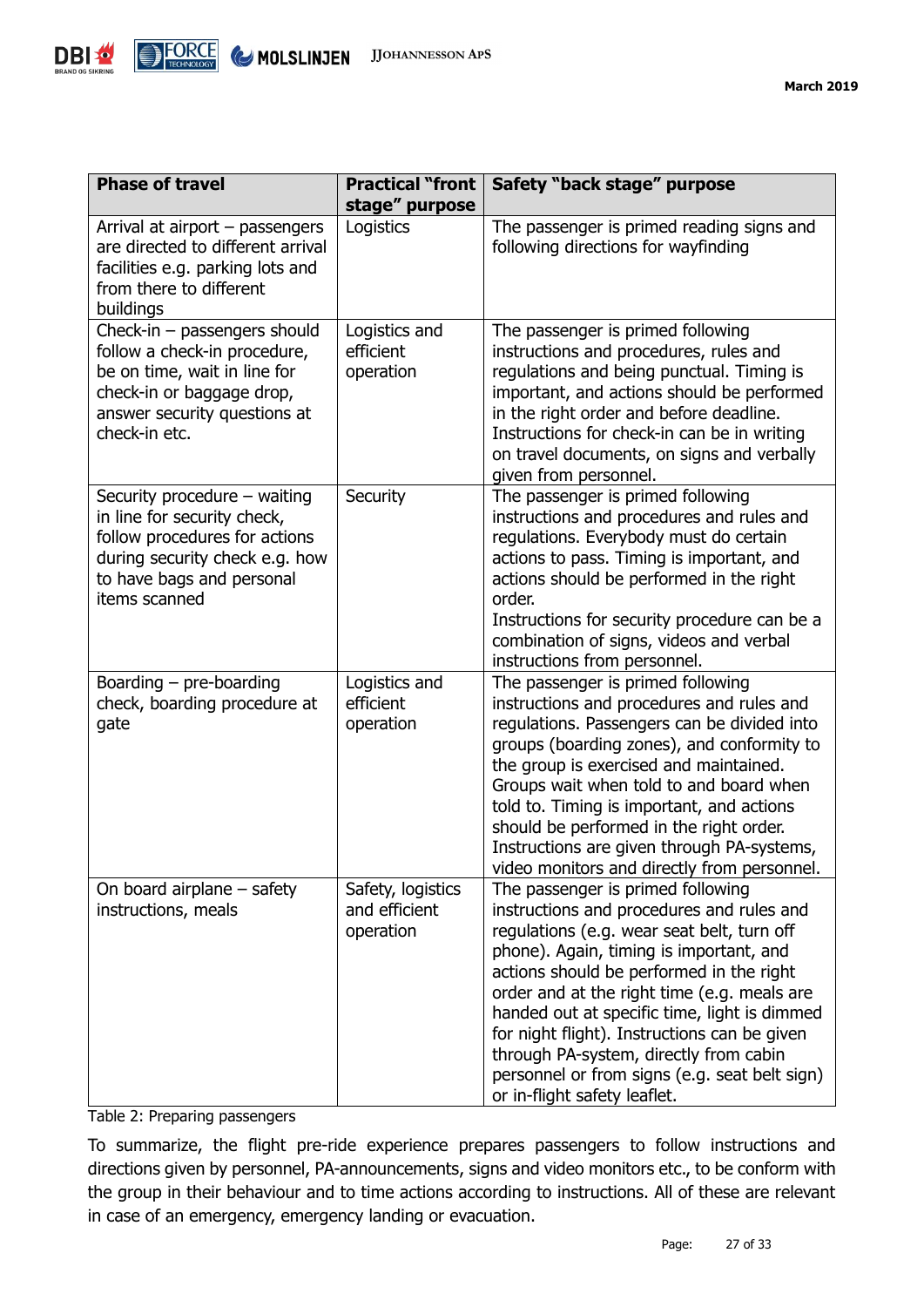

With this knowledge in mind about the pre-ride concept, including the exemplary implementation hereof in commercial aviation, we can now look at the Esbjerg-Fanø crossing pre-ride experience.

| Terminal in Esbjerg | Terminal building with ticket office for passengers without car and<br>staging area for cars. Outdoor partly sheltered waiting area for<br>passengers with gate to boarding ramp. Passengers can walk/drive in<br>without any procedures or pre-checks right until ferry departure.<br>Some posters with passenger announcements and safety information<br>are found in the area but not at very prominent positions. There is a<br>lot of other information on posters as well, such as advertising, time<br>tables and general passenger information. |
|---------------------|---------------------------------------------------------------------------------------------------------------------------------------------------------------------------------------------------------------------------------------------------------------------------------------------------------------------------------------------------------------------------------------------------------------------------------------------------------------------------------------------------------------------------------------------------------|
| Terminal in Fanø    | No terminal building but a shed for waiting passengers. Staging area<br>for cars. Marquee with information about departure times. Passengers<br>can walk/drive in without any procedures or pre-checks right until<br>ferry departure. Some posters with passenger announcements and<br>safety information are found in the area but not at very prominent<br>positions. There is a lot of other information on posters as well, such<br>as advertising, time tables and general passenger information.                                                 |

The terminal areas in Esbjerg and Fanø are arranged according to the table below:

Table 3: The current terminal areas at Esbjerg-Fanø

It is clear from the design of the terminals at the Esbjerg-Fanø ferry crossing (as they are now), that passengers are not prepared for receiving instructions, for conformity and timing of actions before going on board the ferry. This is not unusual. For example: Car passengers waiting in the staging area at Molslinjen in Sjællands Odde have a clear view to a big video screen marquee before driving on board, which could have been used for pre-ride safety experience/information. However, this big screen is not used for pre-ride safety information but for advertising. The safety information (call out and video) at Molslinjen is given when passengers are already on board the ferry and mentally occupied finding a seat or buying a meal from the cafeteria.

This means for the current Esbjerg-Fanø ferry crossing that:

- Passengers are not trained or prepared with safety relevant skills before going on board.
- Passengers are not reminded about safety as part of the pre-ride, and safety awareness is therefore low. This fits well with the understanding from our passenger interviews where passengers express little concern about safety issues.
- Passengers are expected to read signs and information when on board the ferry at a time where they – according to our on-board observations – are mentally occupied with for example finding a space for their bike or a seat in the lounge.

We would therefore recommend a redesign of the passenger terminals and boarding area from a pre-ride philosophy as illustrated in the example below: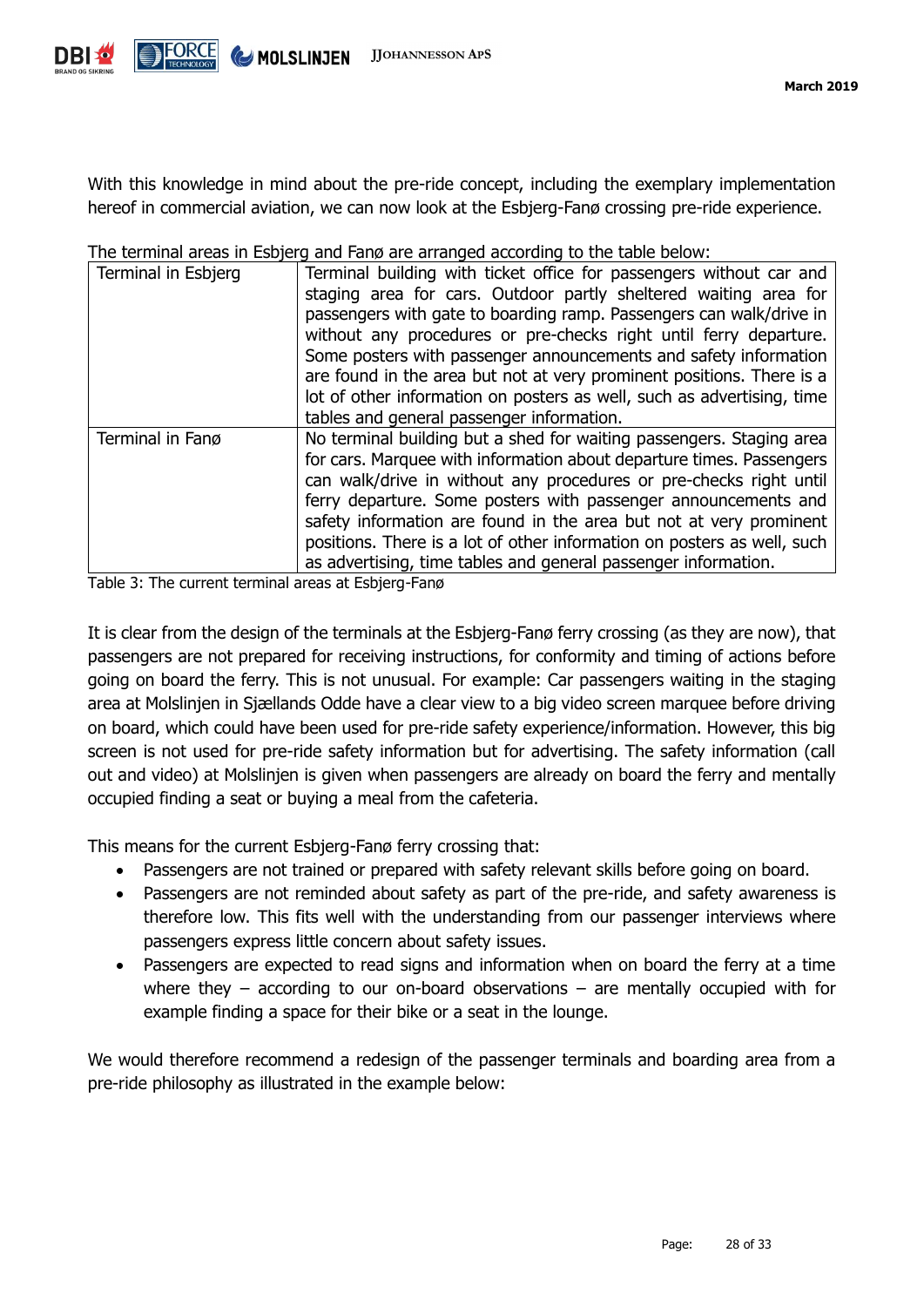

| <b>Phase of travel</b> | <b>Recommendation</b>                                                                                                                                                                                                                                                                                                                                                                                                                                                                                                                                                                                                                                                                                                                                                                                                                                                                                                                  |
|------------------------|----------------------------------------------------------------------------------------------------------------------------------------------------------------------------------------------------------------------------------------------------------------------------------------------------------------------------------------------------------------------------------------------------------------------------------------------------------------------------------------------------------------------------------------------------------------------------------------------------------------------------------------------------------------------------------------------------------------------------------------------------------------------------------------------------------------------------------------------------------------------------------------------------------------------------------------|
| Arrival at terminal    | Upon arrival at the terminal, passengers should be primed with "safety"<br>thinking" through signs and directions. For example: The use of different<br>path ways through the terminal area for passengers with prepaid tickets<br>and passengers who need to buy tickets.                                                                                                                                                                                                                                                                                                                                                                                                                                                                                                                                                                                                                                                             |
| Waiting                | While waiting at the terminal (area), passengers should be primed with<br>"safety thinking" through information and announcements, e.g. PA-<br>messages like "never leave your belongings unattended", and "in the<br>unlikely event of an emergency, please make sure to help children,<br>elderly, disabled and injured fellow passengers in need of assistance".<br>Waiting time could also be used to give relevant safety information to the<br>passengers e.g. by video (looping) or PA-announcements (repeating)<br>explaining what to do in case of an emergency on board, how to deal<br>with it and how to alarm the master or land station.<br>Further, the waiting area can be arranged with a pre-boarding area,<br>which opens e.g. 5 minutes before departure. This has no real practical<br>purpose, but it will exercise passengers' timing of actions and conformity<br>(acting as a group rather than individuals). |
| Boarding               | Passengers should be primed with "safety thinking" during boarding. A<br>boarding sequence could be applied like in commercial flights: First<br>disabled and travellers with small children, then passengers with bikes<br>and last all other passengers. A boarding sequence like this might even<br>improve the efficiency of boarding, but the most important point is that<br>passengers are prepared for conformity and timing of actions.<br>Passengers can also be primed with "safety thinking" during boarding by<br>placing safety equipment such as fire extinguishers and lifebuoys close<br>to the boarding ramp, where they are clearly visible for passengers<br>boarding.                                                                                                                                                                                                                                             |
| On board               | Safety information as required by regulation should be maintained, but                                                                                                                                                                                                                                                                                                                                                                                                                                                                                                                                                                                                                                                                                                                                                                                                                                                                 |
|                        | we have pointed out the need for additional information on for example<br>man over board (MOB) alarm button or emergency phone.                                                                                                                                                                                                                                                                                                                                                                                                                                                                                                                                                                                                                                                                                                                                                                                                        |

Table 4: Pre-ride recommendations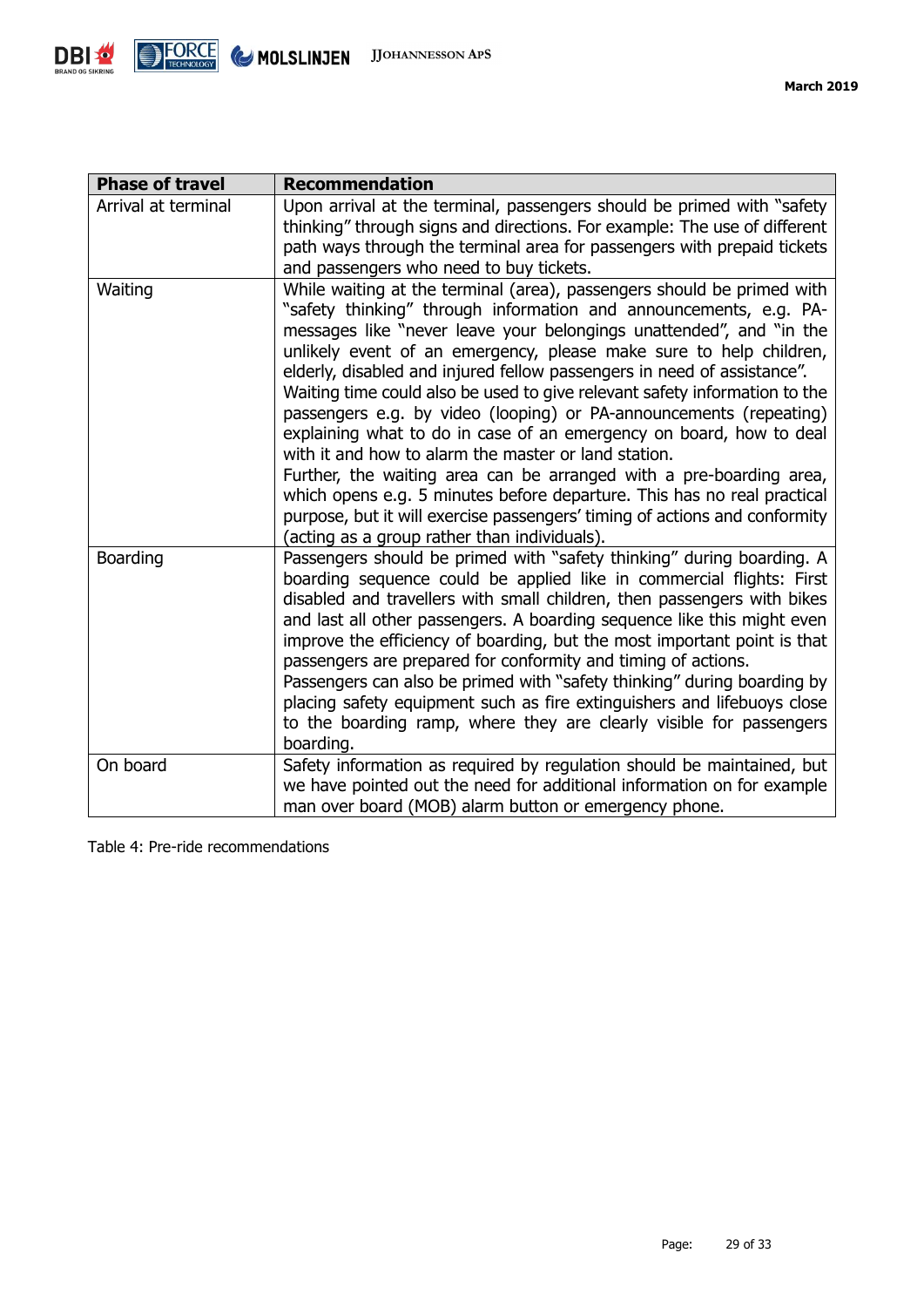

### <span id="page-29-0"></span>**5 References**

- Andel, S. A. (2015) *Personality as a Predictor of Occupational Safety: Does it Really Matter?* Thesis, Master of Arts, Dept. of Psychology, University of South Carolina.
- Beus, J.M., Dhanani, L.Y. & McCord, M.A. (2015) A meta-analysis of personality and workplace safety: Addressing unanswered questions. Journal of Applied Psychology, vol 100 (2), pp. 481-498
- Blanke, M., Hansen, S., Stets, J.D., Koester, T., Brøsted, J.E., Llopart Maurin, A., Nykvist, N. & Bang, J. (2018) Outlook for Navigation – Comparing Human Performance with a Robotic Solution. International Conference on Maritime Autonomous Surface Ships, Nov. 8-9, ICMASS 2018, Busan, Korea
- Brøsted, J.E. (2015) Business ambitions = Safety ambitions. *Maritime News, pp.15-16, 2015/16,* FORCE Technology.
- Brøsted, J.E. (2016) Tailoring crew training for the individual. *International Tug & OSV, March/April,* p. 80, 2016.
- Costa, P.T. & McCrae, R.R. (1992) NEO PI-R Professional manual. Odessa, FL: Psychological Assessment Resources
- Toppazzini, M.A. & Wiener, K. (2017) Making workplaces safer: The influence of organisational climate and individual differences on safety behavior. Sociology, vol. 3 (6). https://doi.org/10.1016/j.heliyon.2017.e00334
- Hogan J. & Hogan R. (2007) *Hogan Personality Inventory. Manual.* Tulsa: Hogan Assessment Systems, Hogan Press.
- Hogan J. & Hogan R. (2009) *Hogan Development Survey. Manual.* Tulsa: Hogan Assessment Systems, Hogan Press.
- Hogan J. & Hogan R. (2010) *The Development and validation of safety competency scales.* Hogan Assessment Systems, Inc., Hogan Press.
- Hogrefe Verlag (2016) d2-R. Test of Attention Revised. Technical Report. Göttingen: Hogrefe Verlag.
- Moraiti, E. (2018) Autonomous Ships. A Techno-Anthropological study of automated vessels. Master Thesis, Aalborg University, CPH, Denmark.
- Rüdiger, H., Turck, D. & Hasella, M. (2001) BOMAT short version: Bochumer Matrizentest; Handanweisung. Hogrefe: Göttingen/Seattle, Verlag für Psychologie.
- Wahlström, M., Hakulinen, J., Karvonen, H. & Lindborg, I (2015) Human factors challenges in unmanned ship operations – insights from other domains.  $6<sup>th</sup> International Conference on$ Applied Human Factors and Ergonomics (AHFE 2015) and the Affiliated Conferences, AHFE 2015. Procedia Manufacturing 3, pp. 1038-1045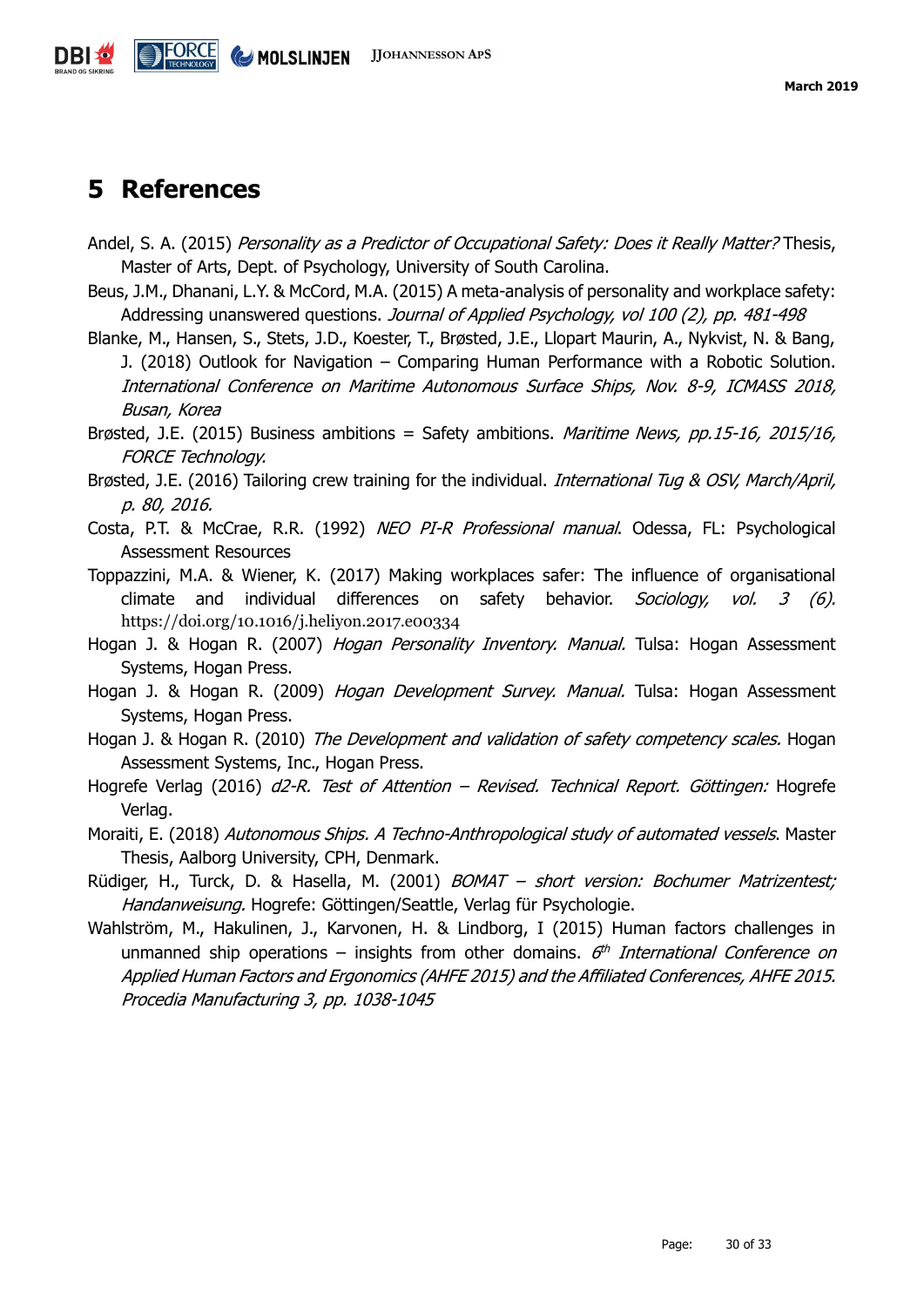

## <span id="page-30-0"></span>**6 Appendix 2-A Interview guide**

Guideline for interviews.

Passenger profile and competencies, perception of and attitude towards safety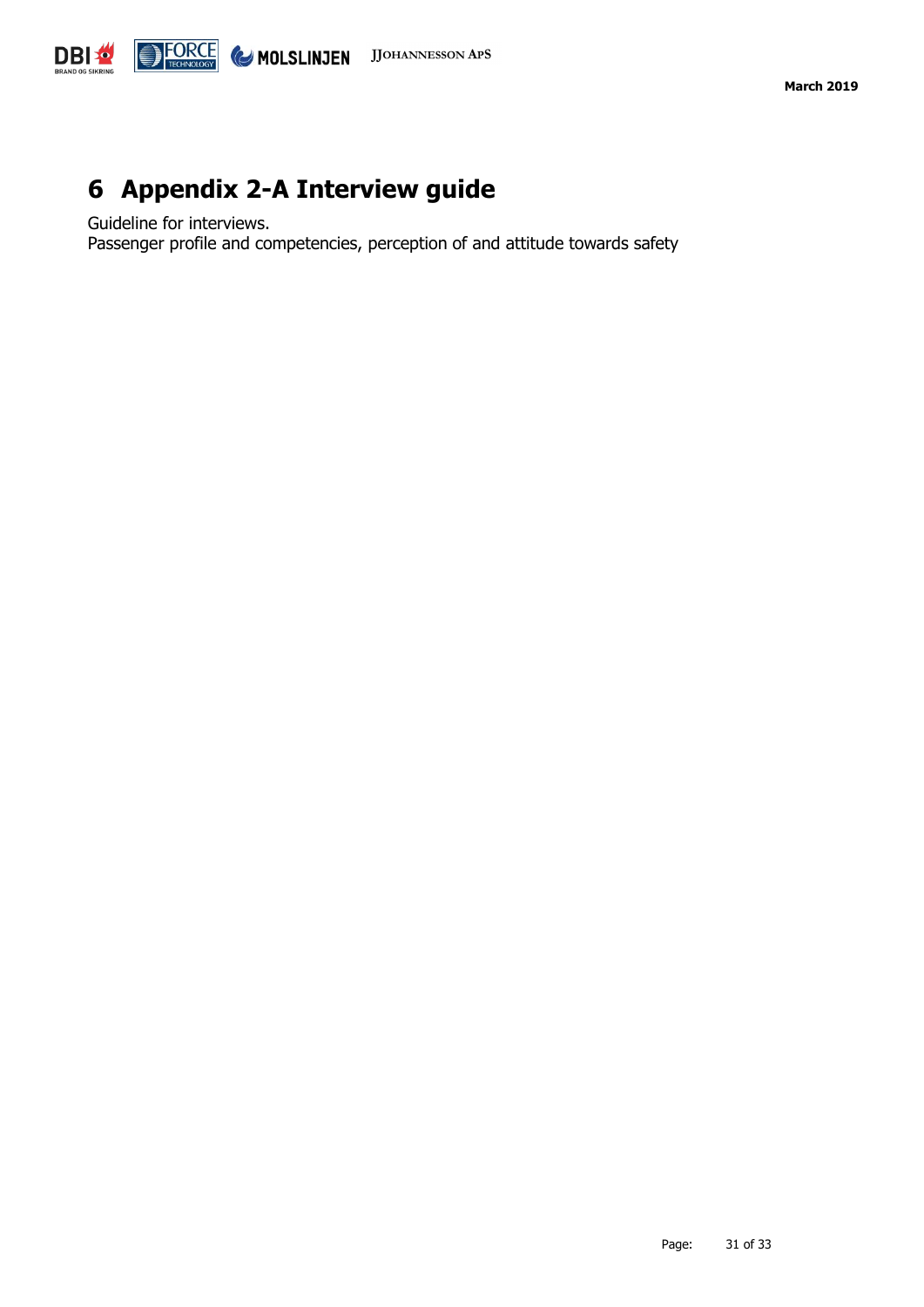

| Ferry crossing, Esbjerg - Fanø, etc<br><b>Time of fare</b>                                                  |  |
|-------------------------------------------------------------------------------------------------------------|--|
| <b>Gender and age of interviewee</b><br>Use of fare, including frequency                                    |  |
| hereof                                                                                                      |  |
| 1. How often do you use the Esbjerg-<br>Fanø ferry crossing?                                                |  |
| 2. Why do you use this ferry crossing?<br>(commuter, tourist, own a summer<br>cottage on Fanø, etc)         |  |
| 3. How do you use the crossing?<br>(by car or bike, as a pedestrian)                                        |  |
| 4. How often do you use other ferry<br>crossings?                                                           |  |
| Perception of safety / feeling safe<br>on board?                                                            |  |
| 5. Do you have responsibility for anyone<br>travelling with you?<br>(children, family members)              |  |
| 6. Do you notice safety signs onboard?                                                                      |  |
| 7. Do you notice safety equipment<br>onboard?<br>(Manual fire alarm activation, fire<br>extinguisher, etc.) |  |
| 8. To which degree do you take interest<br>in safety onboard? Including feeling<br>safe. (please elaborate) |  |
| 9. To which degree do you worry about<br>safety and feeling safe onboard?<br>(please elaborate)             |  |
| 10. Do you feel safe and secure<br>onboard?<br>(compared to other places like ferries,<br>planes)           |  |
| 11. To you, which event onboard would<br>be the worst imaginable? (accident,<br>unpleasant experience)      |  |